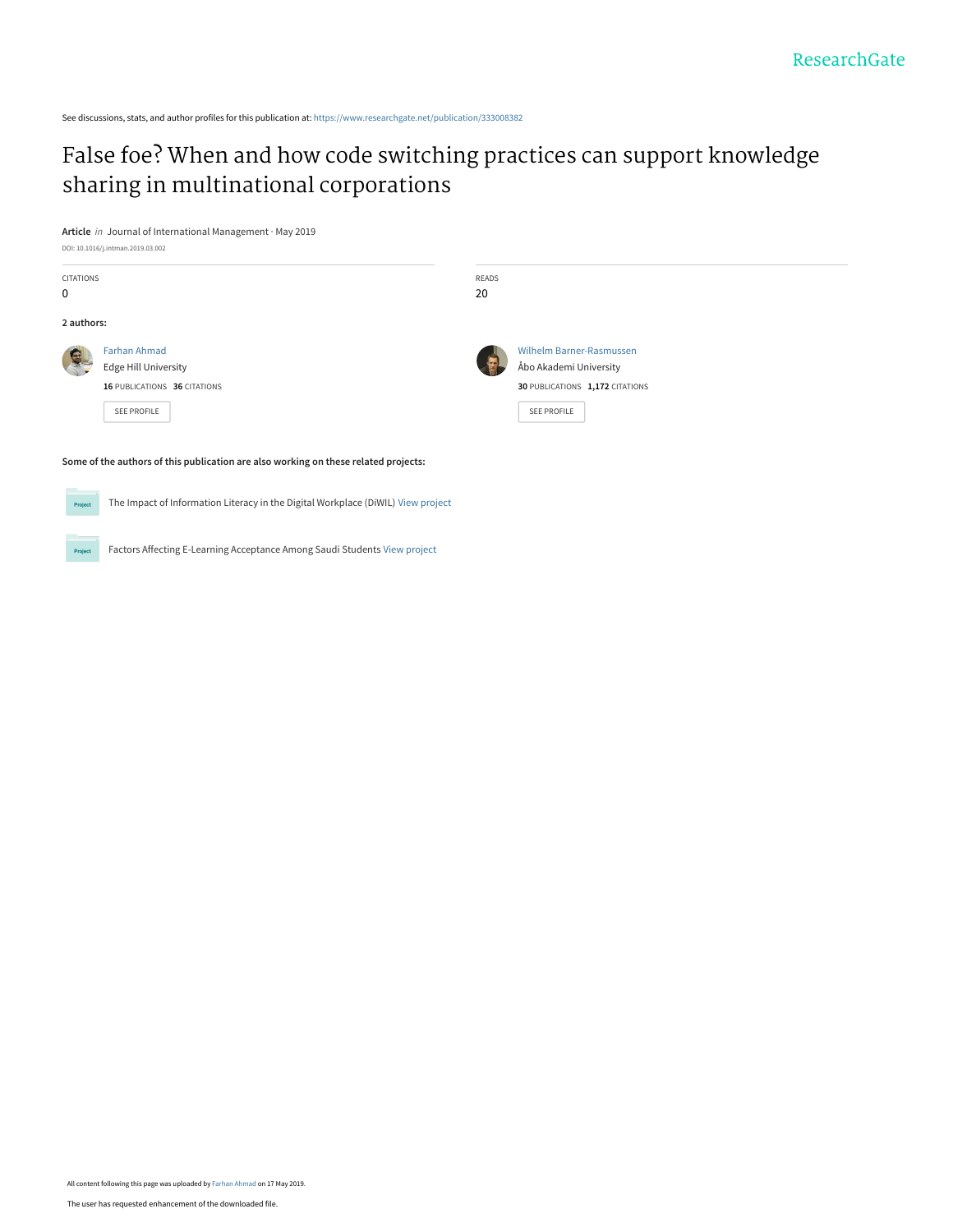# **False foe? When and how code switching practices can support knowledge sharing in multinational corporations**

# **Cite as**

Ahmad, F., & Barner-Rasmussen, W. (2019). False foe? When and how code switching practices can support knowledge sharing in multinational corporations. *Journal of International Management*,<https://doi.org/10.1016/j.intman.2019.03.002>

**Final version is available at** [https://doi.org/10.1016/j.intman.2019.03.002.](https://doi.org/10.1016/j.intman.2019.03.002)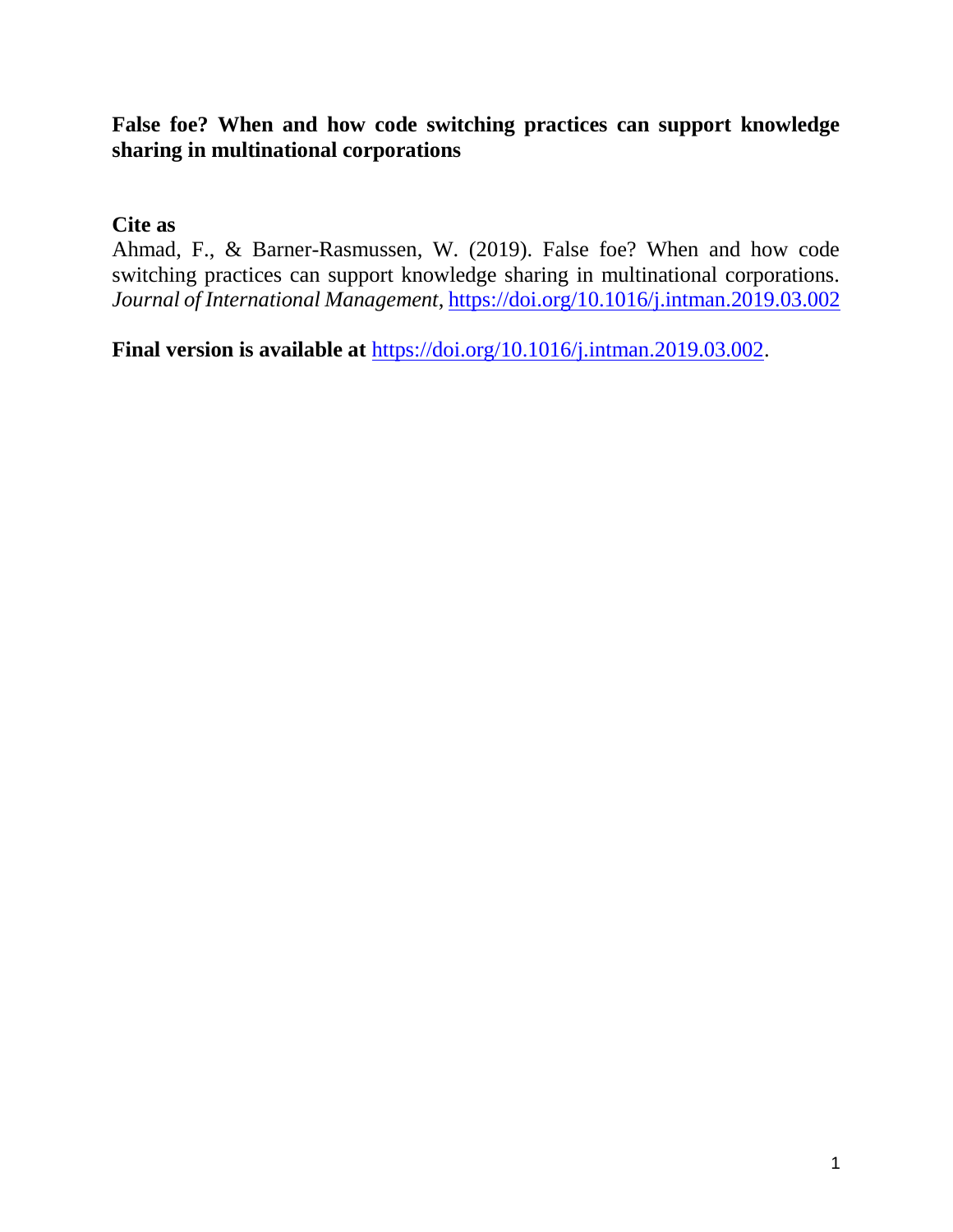### **False foe? When and how code switching practices can support knowledge sharing in multinational corporations**

### **Abstract**

The operating environment of multinational corporations (MNC) is multilingual, adding significant complexity to knowledge-sharing interactions between employees. In this paper, we explore how knowledge sharing in MNCs is influenced by *code switching*, or shifting between languages during interaction. Previous international business research has mostly described codeswitching as a behavior that has a negative impact on knowledge sharing by creating distrust and exclusion. Our case study of a major Finnish MNC from the perspective of the Faultline Theory shows that in situations where organizational norms and routines help limit the potential impacts of code switching on subgroup formation and inter-subgroup animosity, it can also aid knowledge sharing by (i) supporting the development and maintenance of key technical vocabulary, (ii) enhancing inclusion in knowledge-sharing interactions, and (iii) supporting knowledge contextualization processes. Thus, code switching is not necessarily just a form of linguistic interference, but it can also be intended—and often functions—as a strategic behavior that draws on multiple languages to build efficient and successful knowledge-sharing interactions.

**Key terms;** language diversity; code switching; knowledge sharing; corporate language; multinational organization; knowledge management

### **1. Introduction**

Multinational corporations (MNCs) are multilingual almost by default (Barner-Rasmussen & Björkman, 2007), and hence linguistic differences and boundaries between units abound, having a pervasive impact on the relationships between them (Björkman & Piekkari, 2009; Marschan-Piekkari, Welch & Welch, 1999; Mäkelä, Kalla & Piekkari, 2007). Indeed, the impact of language on the operations of MNCs has become acknowledged as a major issue in international business (IB) in recent years (see e.g., Brannen, Tietze & Piekkari, 2014; Peltokorpi, 2017; Piekkari & Tietze, 2011; Tenzer, Terjesen & Harzing, 2017).

In terms of impact on day-to-day operations and MNC performance, what stands out as particularly important is the impact of such differences and boundaries on knowledge sharing between units and individuals in the MNC. Knowledge sharing has been considered crucial for the competitiveness and long-term viability of the MNC since the seminal contributions of Hedlund (1986), Bartlett and Ghoshal (1989) and Grant (1996). More recent research following in the footsteps of Marschan-Piekkari, Welch & Welch (1999) has, in turn, firmly established the importance of language for knowledge sharing (e.g., Feely and Harzing, 2003; Klitmøller & Lauring, 2013; Peltokorpi, 2015; Schomaker & Zaheer, 2014; Welch and Welch, 2015). How language impacts knowledge sharing between units and individuals is thus established beyond doubt as a core topic of IB research.

In this paper, we focus on a particular aspect of language use, namely *code switching*, and explore how it influences knowledge sharing inside an MNC. Following Nunan and Carter (2001:275), we define code switching as the phenomenon of "switching from one language to another in the same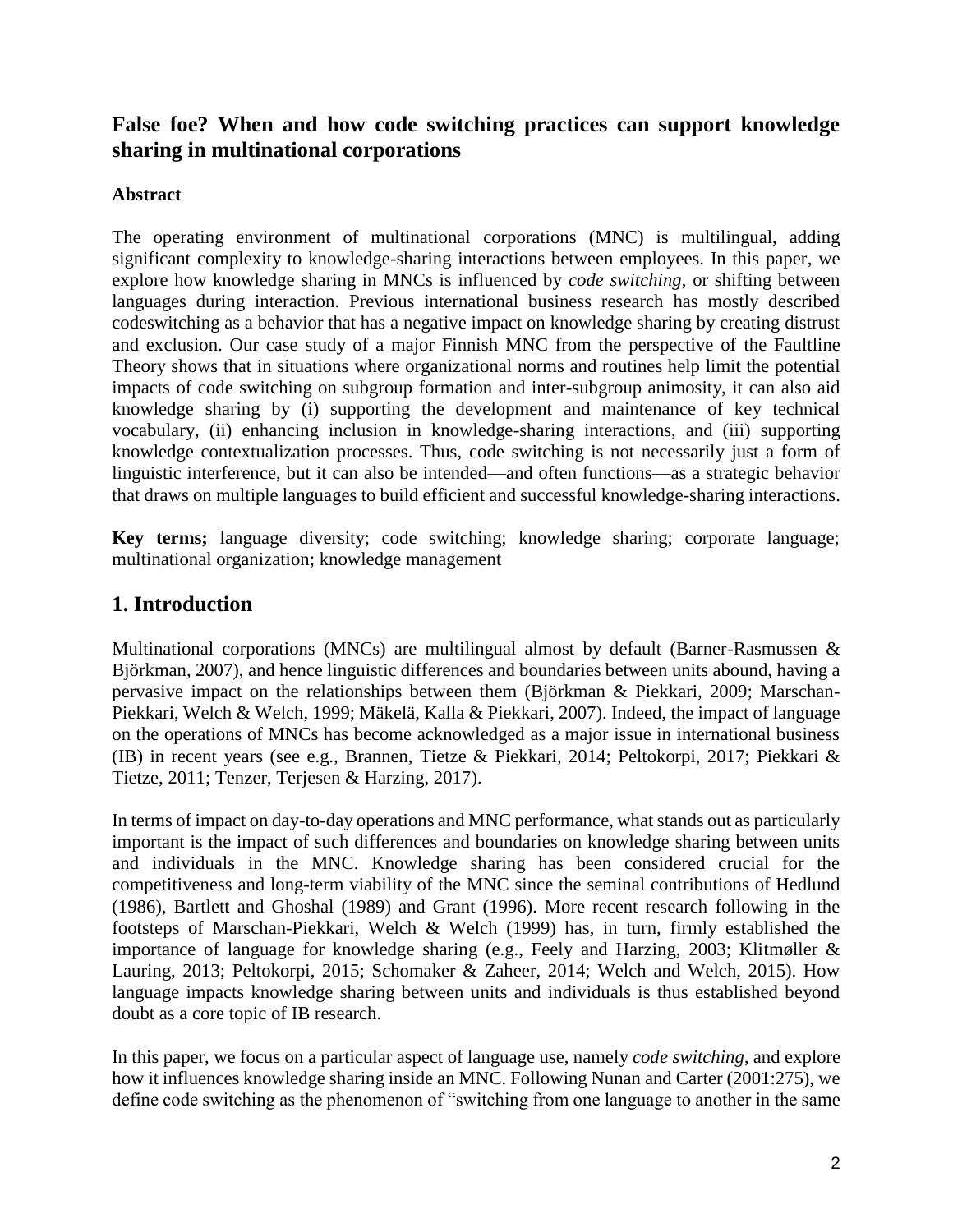discourse." As we indicate in our literature review, code switching has received extensive research interest in different subfields of linguistics, such as sociolinguistics, linguistic anthropology, and psycholinguistics, but has so far been studied relatively little from the perspective of languagesensitive IB research.

Furthermore, with regard to the limited extent that IB research has addressed code switching, it has mostly been described as a negative behavior that emphasizes and widens the gaps between individuals and units. Empirical accounts (e.g., Neeley, Hinds & Cramton, 2012; Hinds, Neeley & Cramton, 2014; Tenzer, Pudelko & Harzing, 2014; Tenzer & Pudelko, 2015; Wang et al., 2018) center on phenomena such as subgroups switching to their native language during a meeting held in another language, causing other parties present to experience feelings of exclusion or distrust, with repercussions on their willingness to share knowledge. Tenzer and Pudelko (2015) have recently pointed out that engaging in code-switching may be helpful for linguistically less skilled individuals, and that its effects can be moderated by astute managerial action. However, the dominant interpretation of code switching remains negative in their study also, as do most empirical examples of it.

We contribute to this discussion by expanding upon the notion that code switching in MNCs can also have positive effects (cf. Tenzer  $\&$  Pudelko, 2015), and by shedding light on the conditions under which this may be the case. Drawing on 22 interviews from an exploratory case study in a Finnish MNC, we argue that code switching is best approached as a contextually embedded language practice that is usually not negatively intended and certainly not always understood as such. It can be an efficient means to solve comprehension challenges during knowledge sharing between linguistically and culturally diverse MNC employees. Such a more nuanced understanding of code switching is starkly relevant to knowledge sharing in an operative environment characterized by increasing globalization. Globalization, while often accompanied by 'Englishization' (Dor, 2004), is also concomitant with increased workforce diversity both at home and abroad, thereby increasing the complexity of MNCs' linguistic setup. Hence, behind the veneer of corporate English, a growing number of languages is being drawn upon during daily work-related interactions in MNCs. This creates increasingly complex linguistic landscapes where code switching is likely to be both frequent and troublesome unless it is properly understood and managed. Developing a holistic understanding of code switching and its implications is thus an important challenge. Our findings indicate that when code switching is undertaken in a trusting environment and with management support, it can provide useful support for knowledge sharing. This is highly relevant for managers to better understand and harness code switching for positive organizational purposes. These takeaways have important implications for cross-border knowledge transfer, business and management training and international business communication.

The theoretical lens we apply to code switching is that of faultlines (Lau & Murnighan 1998, 2005), or the notion that in all groups, individual members have attributes which could potentially splinter the group up into subgroups. Common examples of such attributes in the literature are gender, nationality or, indeed, language. As we will explain in more detail later, the Faultline Theory offers a holistic perspective on the emergence of organizational subgroups that can integrate both previous findings on the negative impacts of code switching and the potential positive effects that we highlight here. Therefore, it constitutes a solid theoretical base for a study on this topic.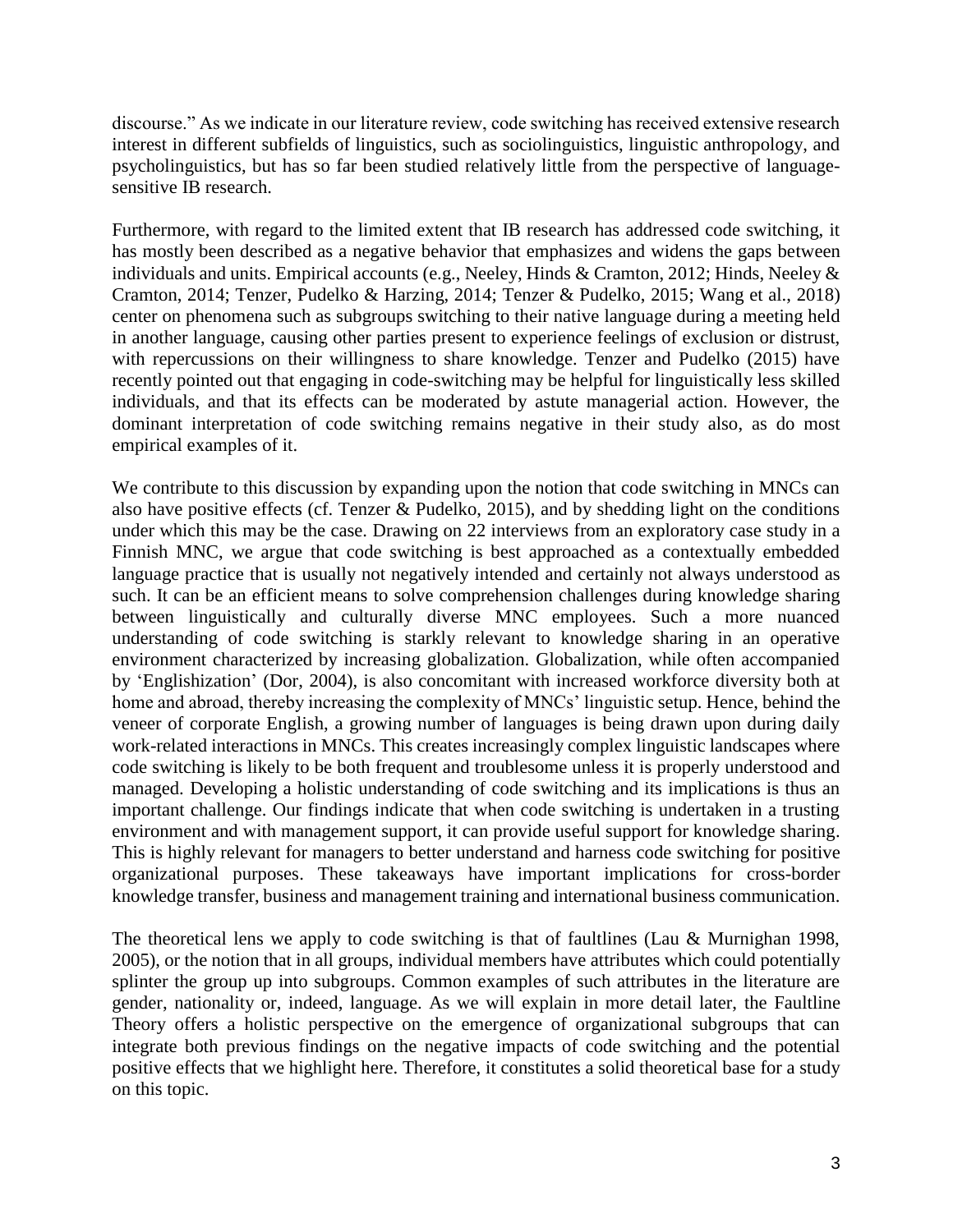In what follows, we first review relevant previous literature on knowledge sharing in MNCs with a focus on MNCs as multilingual organizations, code switching, and the Faultline Theory. We then introduce the methodology of our exploratory study, which builds on interviews with managers in the global network of a leading Finland-based MNC. Finally, we explicate our analysis and its results before closing with suggestions for future research and managerial implications of our study.

## **2. Literature review**

### **2.1 Knowledge sharing in MNCs**

Most knowledge-sharing activities in an organization can be characterized as either active or passive (Hansen, Nohria & Tierney, 1999; Huysman & De Wit, 2004). Employees can acquire knowledge from internal databases and documents that contain the knowledge of other employees, for example in the form of instructions on how to do something (Brown et al., 2013; Dalkir & Liobowitz, 2011). This repository-based knowledge sharing is essentially passive because there is a lack of interactive dialogue or discussion between individuals (Ackerman, Pipek & Wulf, 2003). On the other hand, active knowledge sharing, also known as interpersonal knowledge sharing, involves interactive exchange of task-related information, advice and expertise between employees to solve complex problems and develop new ideas (Huysman & De Wit, 2004; Ipe, 2003; Wang & Noe, 2010). Interpersonal knowledge sharing is extremely dynamic due to the collaborative and participatory nature of the communication. According to Nonaka and Takeuchi (1995), it is this interactive nature of interpersonal knowledge sharing that makes it crucial for organizational success as it creates a rich dialogue in which exchange and creation of ideas happen concurrently.

Interpersonal knowledge sharing, just like any other interactive activity, depends on language to express experiences and develop discussions and shared understandings of topics of common interest. However, it is not only the availability but also the skillful use of language that matters for interpersonal knowledge sharing. According to Eppler (2007), knowledge-sharing interactions involve a myriad of didactic tricks and speech acts that are critical for communicating complex thoughts and ideas.

In the context of MNCs, knowledge sharing takes on additional importance as it is widely recognized that the ability of these companies to transfer knowledge across and within units in their far-reaching international networks constitutes one of their fundamental competitive advantages (Bartlett and Ghoshal, 1989; Gertsen & Søderberg, 2012; Nadayama, 2018; Yamao et al., 2009). However, its degree of difficulty is also increased (Ambos & Ambos, 2009). An important reason is the multilingual nature of most MNCs, highlighting the importance of language and the ability to share knowledge across language boundaries.

There is clear evidence that introducing a common corporate language (CCL) is not a comprehensive solution to this problem (see e.g., the recent literature review by Tenzer et al., 2017). CCL choices are politically and culturally loaded (Vaara et al., 2005). CCL skills vary across functions and hierarchical levels (Barner-Rasmussen and Aarnio, 2012) as well as employee demographic groups (Neeley, 2013), and many local market activities must be undertaken in local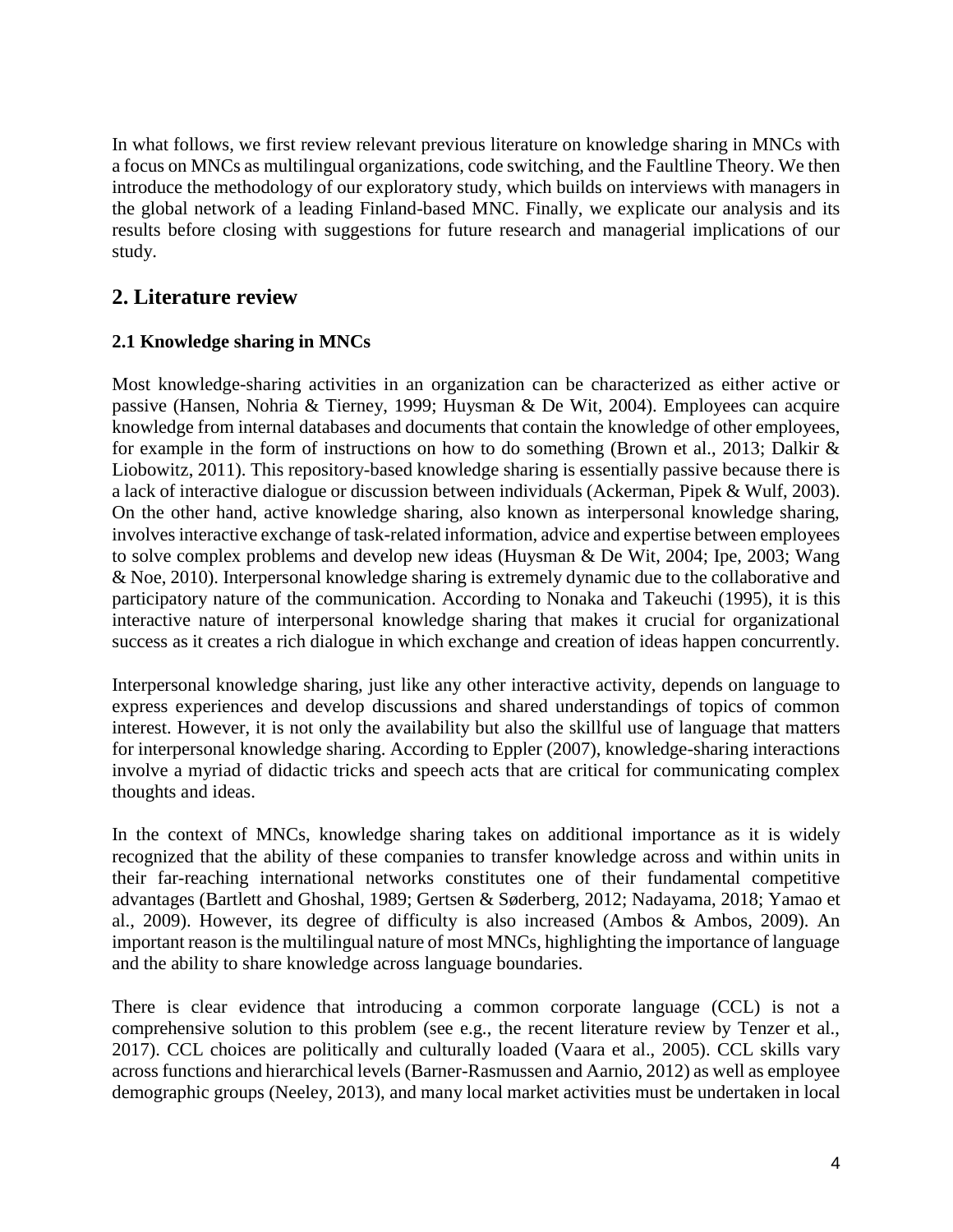language(s) due to factors such as client demands and the need for local legitimacy (Brannen et al., 2014; Feely and Harzing, 2003; Marschan-Piekkari et al., 1999). MNCs thus face the dual challenge of being dependent on high-quality interunit connections while operating in a plethora of languages. The onus to respond to this challenge is on individual employees and teams who are forced to navigate language boundaries in the course of their day-to-day work (Marschan-Piekkari et al., 1999). This draws attention to how language is handled in microlevel knowledge-sharing interactions (Foss and Pedersen, 2002).

Research at these levels of analysis has uncovered significant variation between individuals with regard to both ability and propensity to bridge between different language groups (Barner-Rasmussen et al., 2014; Mäkelä, 2007; Tenzer and Pudelko and Harzing, 2014; Tenzer and Pudelko, 2015), and has investigated different individual-level strategies for doing so. These strategies may include mechanical or human translation (Janssens, Lambert and Steyaert, 2004; Piekkari et al., 2013; Tietze, 2010), relying on interpreters (e.g., Ribeiro, 2007), using boundary objects such as drawings or blueprints (Sunaoshi, Kotabe and Murray, 2005) and different forms of mixing languages (Janssens and Steyaert, 2014; Lüdi, Höchle and Yanaprasart, 2013; Steyaert, Ostendorp and Gaibrois, 2011). Our focus here is on code switching as a commonly occurring and highly important form of such language mixing. In what follows, we first explain this concept and then review current research on its impacts in MNC contexts.

#### **2.2 Code switching**

Code switching as a topic has been studied meticulously in linguistics (Isurin, Winford & Bot, 2009). The term code switching was first used in the 1950s, though its origin is largely unknown because of the interdisciplinary nature of the concept (Benson, 2001). According to Nilep (2006), around 1,800 articles had been published on the topic of code switching by the end of 2005. This number, which is certain to have grown significantly by today, clearly signals code switching as an important linguistic behavior.

It is important to note that, for linguists, a "code" in this context does not always mean a language. Any kind of system that two or more people employ for communication can be called a code, and therefore, it may refer to a dialect, vernacular, pidgin, creole, and so on (Wardaugh, 2010: 84). In the context of organizations, the organizational jargon or 'company speak' (Marschan-Piekkari et al., 1999) can also be a code. However, at present, a code in the context of code switching is widely accepted to represent a language. In line with this interpretation, we define code switching as the phenomenon of "switching from one language to another in the same discourse" (Nunan and Carter, 2001:275). The switch can be short-term, as when mixing languages by using words from different languages, or long-term, when a complete shift is made from one language to another (Schau et al., 2007).

Why do people switch between languages in interactions? Empirical evidence suggests a number of factors, such as language proficiency, interaction setting, group affiliation, topic and typological distance between languages, all of which can influence code switching (Bot et al., 2009). Nevertheless, language proficiency is thought to be the most important and natural trigger of code switching. It is quite rare that an individual has equal competency in multiple languages (Baker  $\&$ Jones, 1998). The imbalance in linguistic competencies can make an interlocutor oscillate between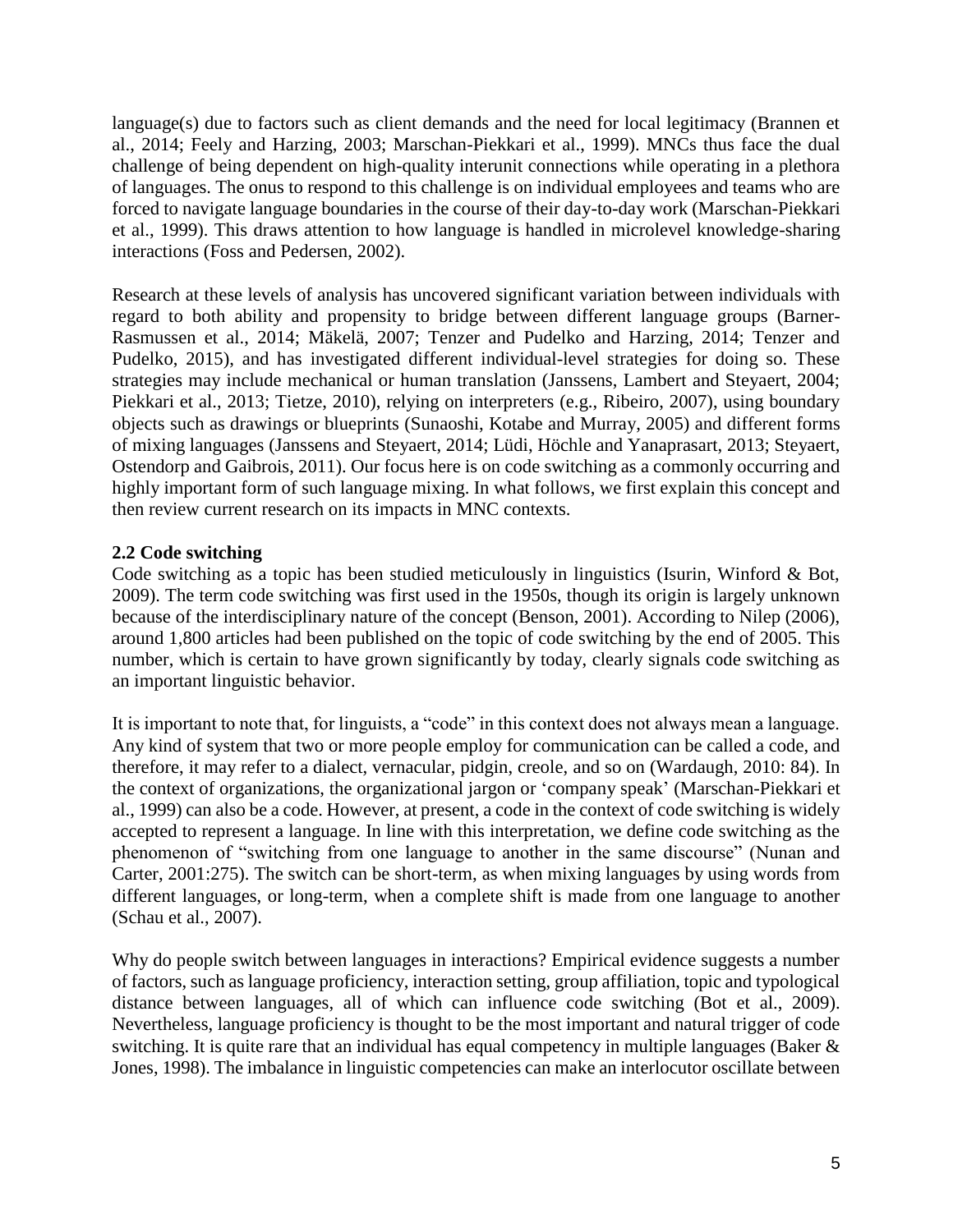languages, particularly when the common language being used is not the first choice for interaction.

Code switching has negative connotations. It signals lack of competency in one or both languages, or even lack of intelligence (Dewaele & Wei, 2014). As the shifting between languages can lead to conflict through identity marking, power exertion, or linguistic ostracism, code switching is generally thought to be a behavior best avoided. Nevertheless, modern linguistics, particularly sociolinguistics, has underlined plenty of positive aspects of code switching in terms of its role in communication. For example, it is used for speech accommodation to reduce linguistic distance between interlocutors (Rose, 2006). It can be helpful to underline a point, to amplify the message and to clarify what is said (Gumperz, 1982). It can perform a directive function in which conventional mode of address and standard greetings from a particular language are used to ensure a cooperative conversation structure (Appel & Muysken, 2006). It can be used for stylistic effect when words or sentences from another language are used to create aesthetic effect or humor in the conversation (Ritchie & Bhatia, 2006). In short, code switching has positive aspects, and it is more than simply an effort to compensate for linguistic deficiency. According to Bailey (2000), the role of code-switching is strategic in multilingual environments. It helps in attending to the sociolinguistic sensitivities and contextualization cues of interaction; hence, it enriches the interaction (Gardner-Chloros, 2009; Gumperz, 1982).

When code switching, individuals have shown strong capability to strike a balance between the potential communication loss and speech power that multiple languages can bring into a conversation (Myers-Scotton & Bolonyai, 2001). Over the years, code switching has gained a reputation as a linguistic behavior that enhances continuity and impact of the speech in multilingual environments (Benson, 2001; Skiba, 1997). According to many linguists, code switching is evidence of advanced control where an individual "justifies his or her language choice to manage the communication demand" (Dewaele & Wei, 2014:237; Genesee, 2003). Therefore, in multilingual environments, it is not surprising to observe code switching by individuals (Wardaugh, 2006).

#### **2.3 Code switching and knowledge sharing in MNCs**

Little is known about the relationship between code switching and knowledge sharing in the context of MNCs. Few IB studies devote their attention exclusively to code switching, but to the extent that this behavior is covered in this literature, its consequences are nearly exclusively portrayed in a critical light (Antonio, 1987; Brannen, 1994; Lauring, 2008), particularly for knowledge sharing between linguistically diverse employees (Harzing and Feely, 2008; Tange and Lauring, 2009). Studies focusing on language diversity on multilingual teams have observed it to be common (Harzing, Köster and Magner, 2011; Hinds et al., 2014; Lauring, 2008; Neely, Hinds and Cramton, 2012), and some recent empirical research (notably Tenzer and Pudelko, 2015) notes that it may also have positive effects. Nevertheless, the dominant interpretation of code switching, as well as most empirical examples of it in the IB literature, is as a divisive practice that excludes potential knowledge-sharing partners from the discussion.

Hinds et al. (2014) conducted a study on the impact of language diversity on the work of international software development teams using English as the common language of interaction.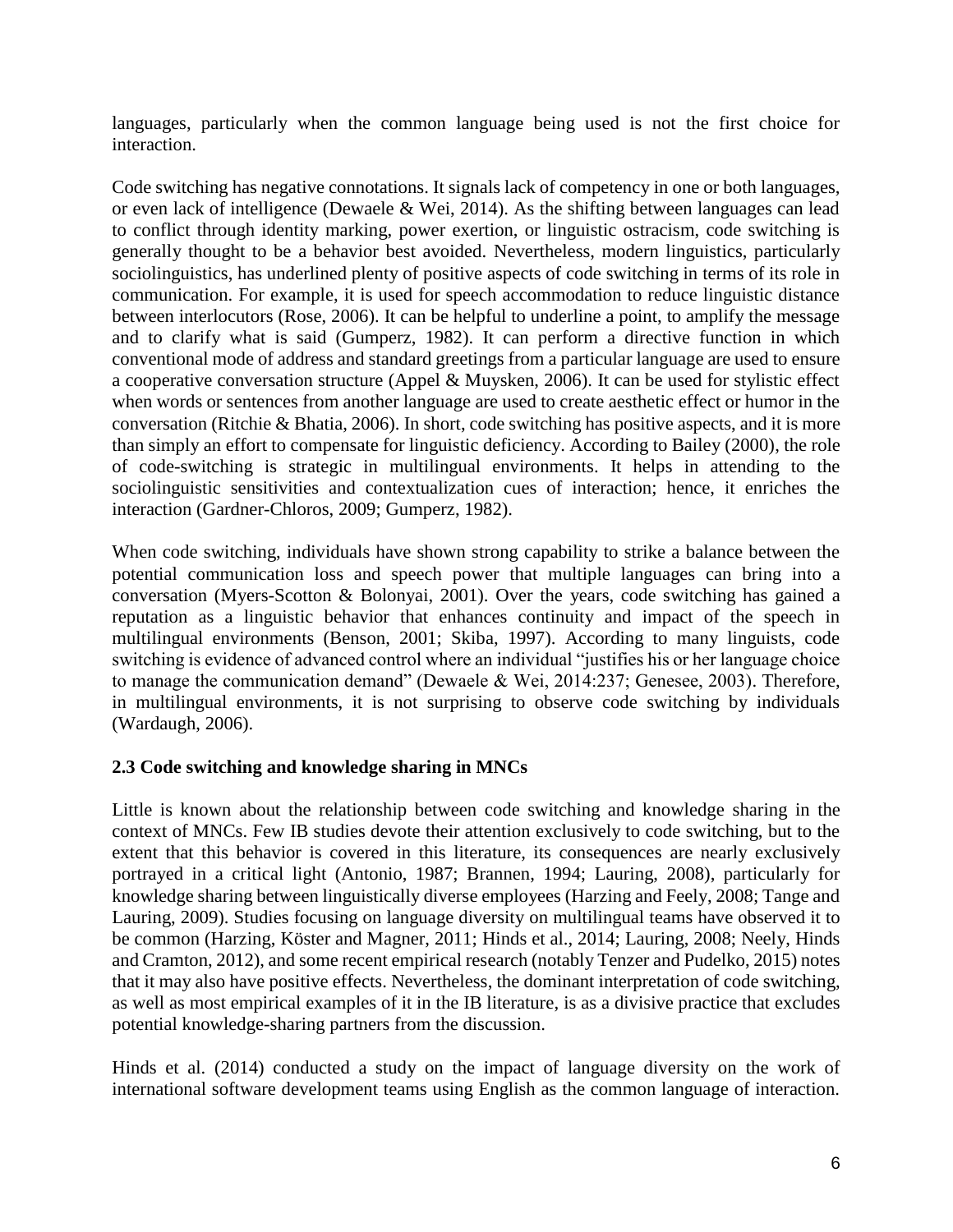They found that a lack of competency in the common corporate language was a common cause for code switching. In extreme cases, knowledge-sharing interaction turned completely to non-English language use—that is, long-term code switching—that was strongly objected by team members. Sometimes it triggered as strong responses as leaving the meeting and filing an official complaint with the company management. The common feeling was that it is difficult to be a productive team member when one cannot understand the switched language and consequently cannot contribute with personal insights and ideas.

Similarly, Aichhorn and Puck (2017a) noted that the members of an international team found code switching a barrier to fruitful dialogue. Particularly in online meetings, team members tended to switch to their native language to converse with other speakers of the same language, which, according to other respondents, left them excluded and puzzled about what had been discussed. It created blank spots in knowledge sharing (Ahmad and Widén, 2018), that is, interlocutors were able to grab only bits and pieces of a discussion. Code switching not only impaired face-to-face discussion but also negatively influenced information sharing through written media such as email. Email threads in multiple languages were seen as a hindrance to quick and effective dissemination of critical information (Aichhorn and Puck, 2017a:1).

Detrimental effects of code switching on trust and consequently on knowledge sharing have received particular emphasis in prior IB research. According to Harzing and Feely (2008:55; see also Harzing et al., 2011), "a switching of codes just when it was getting interesting smacks of conspiracy and double-dealing", and consequently leads to trust issues. Code switching as a barrier to trust formation during knowledge-sharing interaction was observed by Tenzer et al. (2014:524), who conducted a study on multilingual teams of three multinational companies and noted that most team members perceived code switching during meetings as undesirable. It was characterized as "annoying and unfair" and created feelings of exclusion and suspicion. Most importantly, team members suspected malevolent intentions that eroded the trust between team members, consequently influencing knowledge sharing negatively.

Sociolinguists argue that focusing on the negative aspects of code switching reflects an inclination toward dual monolingualism or linguistic purism (Wei and Wu, 2009), denoting the view that a bilingual person has two different language competencies, like those possessed by two monolingual persons, which should be used autonomously (Grosjean, 1989). From this perspective, code switching is considered as careless language use and represents 'deviant behavior' that defies the principle of good interaction, that is, one language at a time (Weinreich, 1953). Modern sociolinguistics rejects the idea of dual monolingualism and proposes a holistic view of multilingualism in which knowledge of multiple languages forms a single linguistic repertoire of individuals (García and Wei, 2013; Jørgensen, 2008). Code switching is seen as skillful linguistic behavior that draws on proficiency in multiple languages and helps to promote efficient communication. This dimension is by and large absent from extant IB research.

#### **2.4 Faultline Theory**

The Faultline Theory (Lau & Murnighan, 1998, 2005) holds that member attributes have the potential to splinter a group up into subgroups in a process where barriers ('faultlines') tend to form between subgroups along member attributes, thereby accentuating subgroup salience, heightening conflict and reducing trust.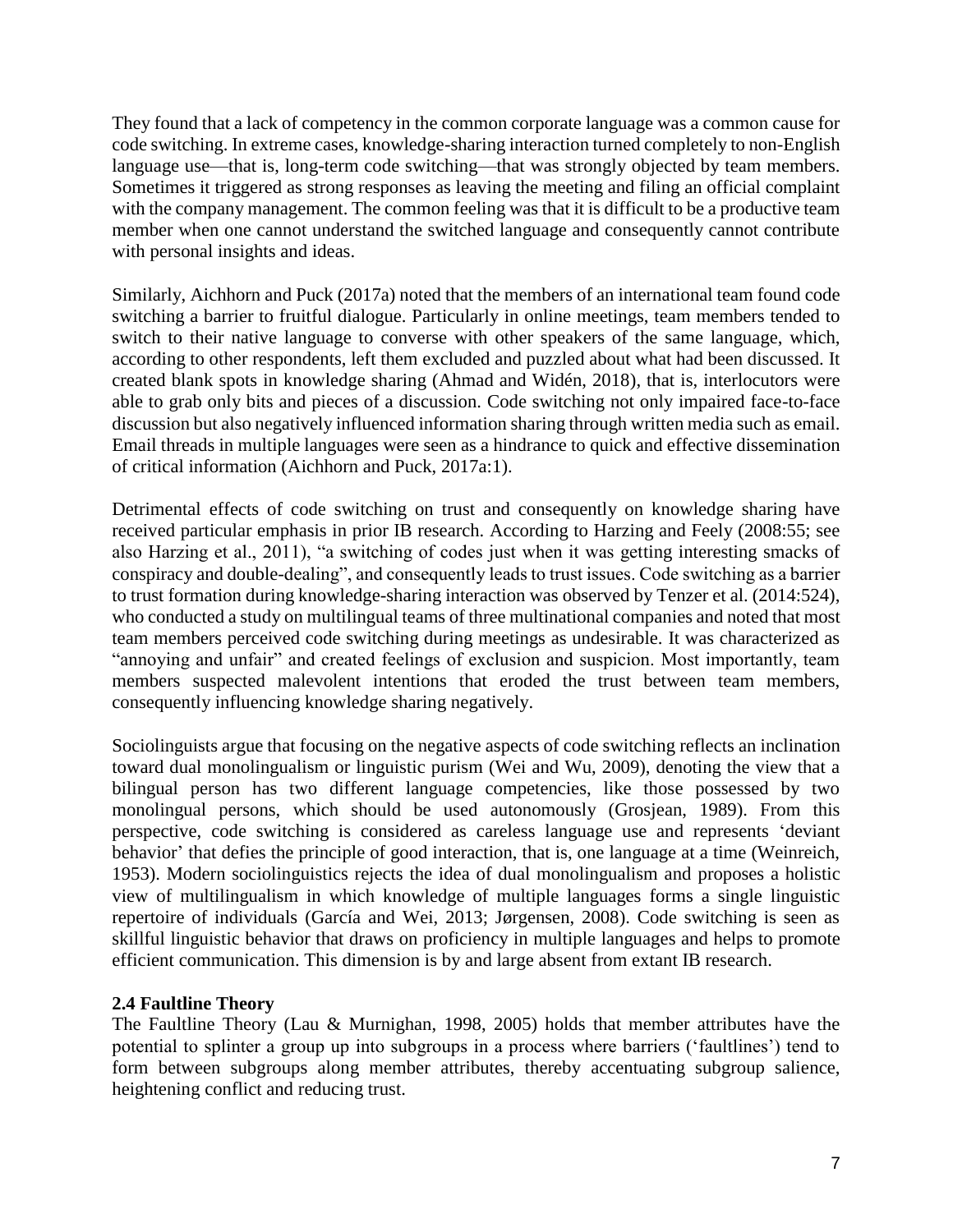Early iterations of the theory focused on faultline formation along demographic characteristics, such as race, gender or nationality. However, Lau and Murnighan (1998) pointed out that contextual factors such as organizational culture may accentuate faultline salience. Subsequent empirical research has argued that faultlines can be based on many different attributes (e.g., Lau and Murnighan, 2005), including non-demographic ones such as geography (cf. the notion of location-based faultlines, Polzer, Crisp, Järvenpää & Kim, 2006), and linguistic fluency differences (which may activate pre-existing faultlines in teams that are involved in power struggles; see Hinds, Neeley & Cramton, 2014).

Particularly relevant to our discussion is the argument for a *cognitive* perspective on faultlines (e.g. Homan, van Knippenberg, Kleef & de Dreu, 2007; Jehn, Zanutto and Thatcher, 2009; Jehn and Bezrukova, 2010), which emphasizes what group members themselves perceive as faultlines and when and why they are triggered. Bezrukova and colleagues (2009: 47) argue that "…*active group faultlines* [only] *exist when the members perceive and behave as if there are two separate, different (and potentially even opposed) subgroups*." A similar point has also been made in sociolinguistics: Roberts (2007) has argued that cultural or ethnic background is a significant dimension of crosscultural or -lingual encounters only if made relevant in the interaction.

Against the background of these arguments, a faultline perspective on code switching in MNCs firstly suggests that previous observations of mainly negative effects may stem from empirical contexts characterized by active faultlines (see e.g., Hinds and colleagues, 2014). Secondly, the cognitive perspective on faultlines reminds us that group members do not necessarily perceive linguistic fluency differences or the use of different languages as a marker of separate subgroups, let alone conflicting ones. This draws our attention to the explanatory factors behind situations when code switching is not perceived in negative terms. Lau and Murnighan's (1998) mention of organizational culture offers a clue to contexts where and why this might occur.

Based on the previous discussion, we argue that the role of code switching in knowledge-sharing interaction in MNCs is yet to be fully understood, particularly regarding its positive aspects. Whereas previous research has advanced our understanding of the problems posed by code switching in knowledge sharing, it has clearly neglected how code switching as a strategic linguistic behavior can have positive implications for knowledge sharing. Therefore, this study adopts the holistic view of multilingualism and investigates whether and how code switching can support knowledge sharing in MNCs.

### **3. Methodology**

Given the limited prior research on code switching in MNC knowledge sharing and particularly on its potentially positive aspects, a qualitative exploratory study was considered the most appropriate approach. According to Eisenhardt (1989) and Yin (2006), qualitative research design is suitable for addressing "how" questions, such as the one being investigated in this study. A case study was conducted in a large Finnish MNC, hereinafter Gamma, a big player in the energy industries. It operates in some 70 countries around the world, has around 15,000 employees and annual revenues of more than 4 billion U.S. dollars (2016). A summary of the company's background is provided below.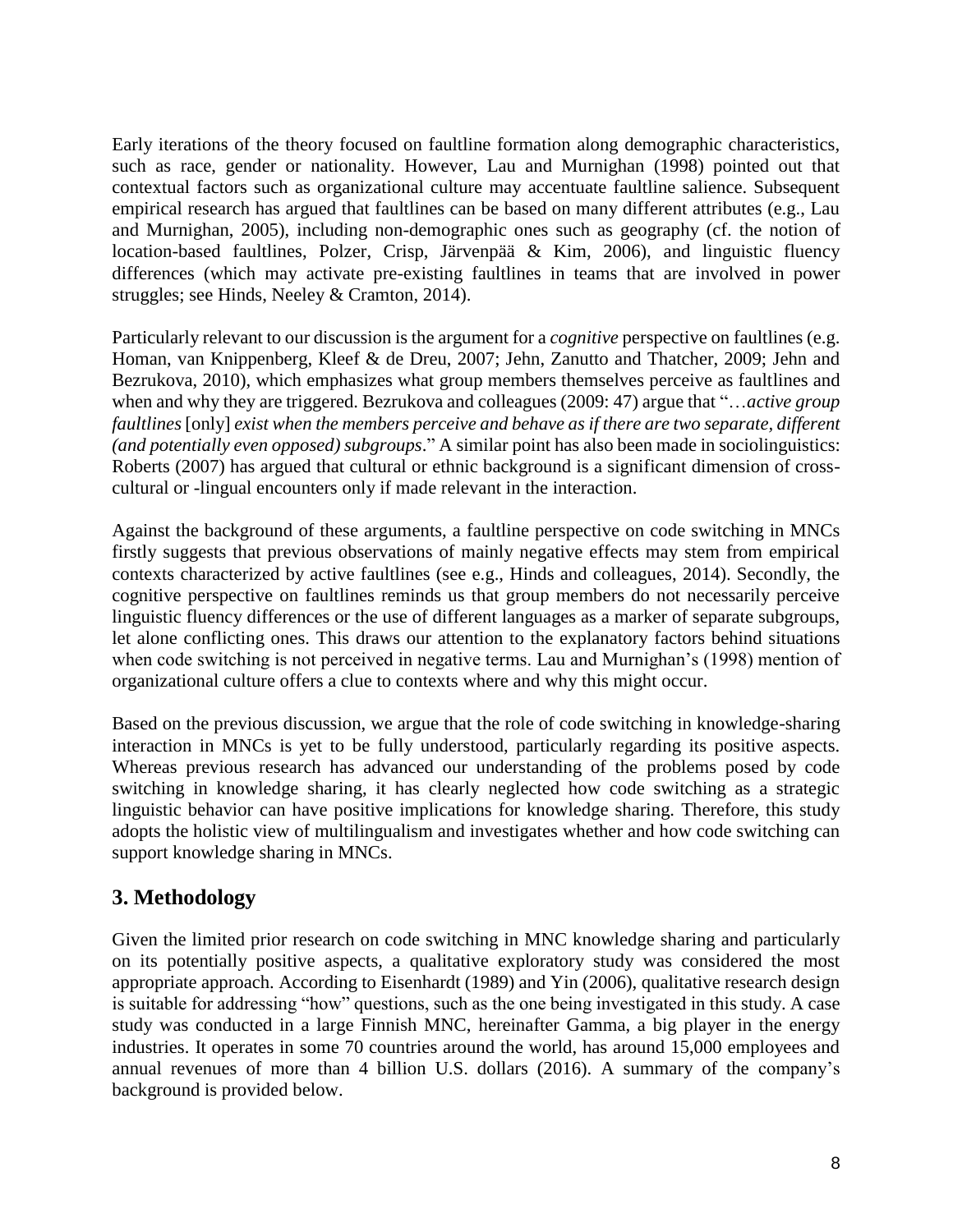#### **3.1 Case company description**

Gamma began as a regional Finnish actor but expanded overseas already in the early 19<sup>th</sup> century. It experienced rapid market growth in the 1980s and early 1990s through strategic acquisitions in e.g. the UK, Sweden, South Africa, Germany and the USA. Since the early 2000s, Gamma has made no major structural changes but has focused on internal development, e.g. integration of acquisitions, alignment of major business units' goals and strategies and homegrown product innovation.

Gamma has been exposed to language diversity throughout its history. Its roots are in a bilingual country (the official languages of Finland are Finnish and Swedish), and its top management and board have been dominated by Swedish-speakers, a linguistic minority in Finland. Gamma internationalized early on, which entailed a high degree of internal language diversity even before the start of the modern era of business globalization. English was adopted as Gamma's common corporate language (CCL) in the early 1990s. It was seen as a natural move, as apparent in the comment of a Norwegian interviewee who stated, '"the nature of our products and service has always been very English [language] – international operations and customers." The corporate language policy is flexible, stating that English is the CCL, yet circumstances permitting, employees are allowed to use other languages. Alongside English, some other languages, called 'big languages' in the company, are highly valued. These languages (German, Swedish, Chinese, and Italian) are mainly those that entered Gamma's linguascape (Steyaert et al. 2011) through foreign acquisitions and/or represent major business markets. Fluency in these languages is seen as an asset. Recognition of the 'big languages', in addition to English, underlines Gamma's pluralistic stance towards languages.

Since adopting a CCL, Gamma has made many formal and informal initiatives to counter potential language-related challenges. Officially, the organization arranges language courses and intercultural communication training programs. Although not directly designed to counter language-related challenges, expatriate assignments, which are very common in Gamma, play a significant role in exposing employees to language diversity. Gamma's corporate communication department is very active in supporting language diversity. To avoid linguistic ostracism, it maintains an internal newsletter, magazines and social media in different languages. Simultaneously, it encourages employees to use 'English without fear' to decrease non-native language use anxiety. Overall Gamma's long exposure to language diversity has promoted a culture of tolerance and permissive attitude to multilingual behavior.

In sum, a high degree of organizational multilingualism is evident in Gamma not only across subsidiaries, which operate in different countries and therefore use different languages, but also within subsidiaries. For example, 40 percent of the workforce in the company's Finnish subsidiary is composed of non-Finns. Moreover, expatriate movement and international recruitments are quite common. Most of the work is carried out on teams that are often composed of individuals with diverse cultural and linguistic backgrounds. Due to the high level of multilingualism in its operations and workforce, Gamma was a suitable candidate for investigating the impact of code switching on knowledge sharing.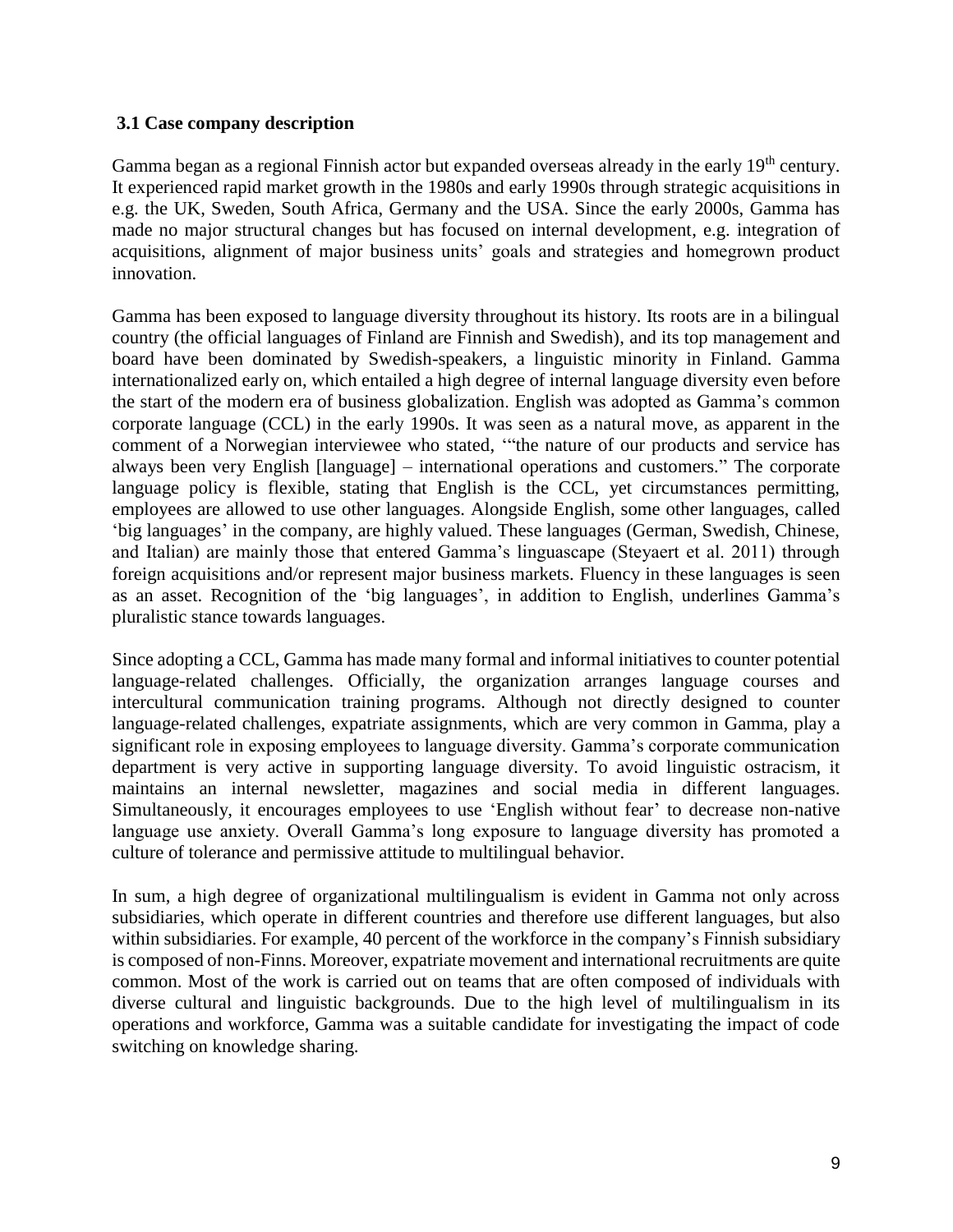As a multinational organization, Gamma has a range of departments and hence represents a diverse stock of expertise. The presence of diverse functions, such as R&D, marketing, legal affairs and production, means knowledge existed in its various forms representing different professions and types such as tacit and explicit. Due to knowledge intensive products, Gamma relies heavily on its tacit knowledge for innovations in all of its operations ranging from marketing and human resources to engineering. Simultaneously, it has invested efforts in knowledge documentation, particularly in the standard procedures and problem solutions in production and repairing. Therefore, knowledge in this case study does not focus on any specific type. Instead, it involves all kinds of know-how and expertise critical in organizational operations, such as marketing strategy development, product and service innovation and supply change management.

### **3.2 Respondents**

For the purpose of this study, a theoretical sampling approach was adapted (Corbin & Strauss, 2008) whereby insights generated from the data guide the data collection process. An effort was made to select candidates who could provide relevant and rich insights into knowledge sharing in relation to organizational multilingualism. Consequently, the candidates selected for interviews were those who regularly engaged in knowledge-sharing activities such as meetings and project discussions with linguistically diverse employees. These criteria were discussed with the MNC management, who helped in identifying 16 suitable candidates from six subsidiaries. In addition, a snowball sampling technique was used (Atkinson and Flint, 2001). Interviewees were asked to disclose the names of individuals who could provide additional useful insights into the topic of the interview. We used this technique during the interviews when the interviewees mentioned certain individuals. For example, a native Finnish speaker interviewee brought up the name of a native Swedish speaker who often faced code switching situations in team meetings, whereas the native Swedish speaker herself was often hesitant to code switch. In such cases, we requested the interviewee's referral and the support of the company's management to recruit potential interviewees as they could provide potential divergent views on code switching. Although sourcing participants via the snowball technique is useful for recruiting respondents who are most knowledgeable about the topic, it may also introduce some bias due to network effect, which is its limitation (Robinson, 2014). Nevertheless, it is less likely to be the case in our study as our data collection was guided by the emerging theory and only six interviewees were recruited in this way.

Overall, a total of 22 interviews were conducted with employees from seven different subsidiaries. To enhance maximum variability and unit triangulation, interviewees with diverse characteristics were selected, i.e. age, native language, English language competency, hierarchical position, professional background and company tenure. These considerations were also taken into account for the respondents identified through snowball sampling. Table 1 shows a detailed overview of the respondents' profiles.

#### **3.3 Data collection**

This study forms part of a larger research project investigating knowledge sharing in multilingual organizations from different perspectives. In this project, we have used surveys and interviews. A survey was also conducted in the case organization used in this study. The survey contained questions on the language diversity related topics that are not directly relevant to this study;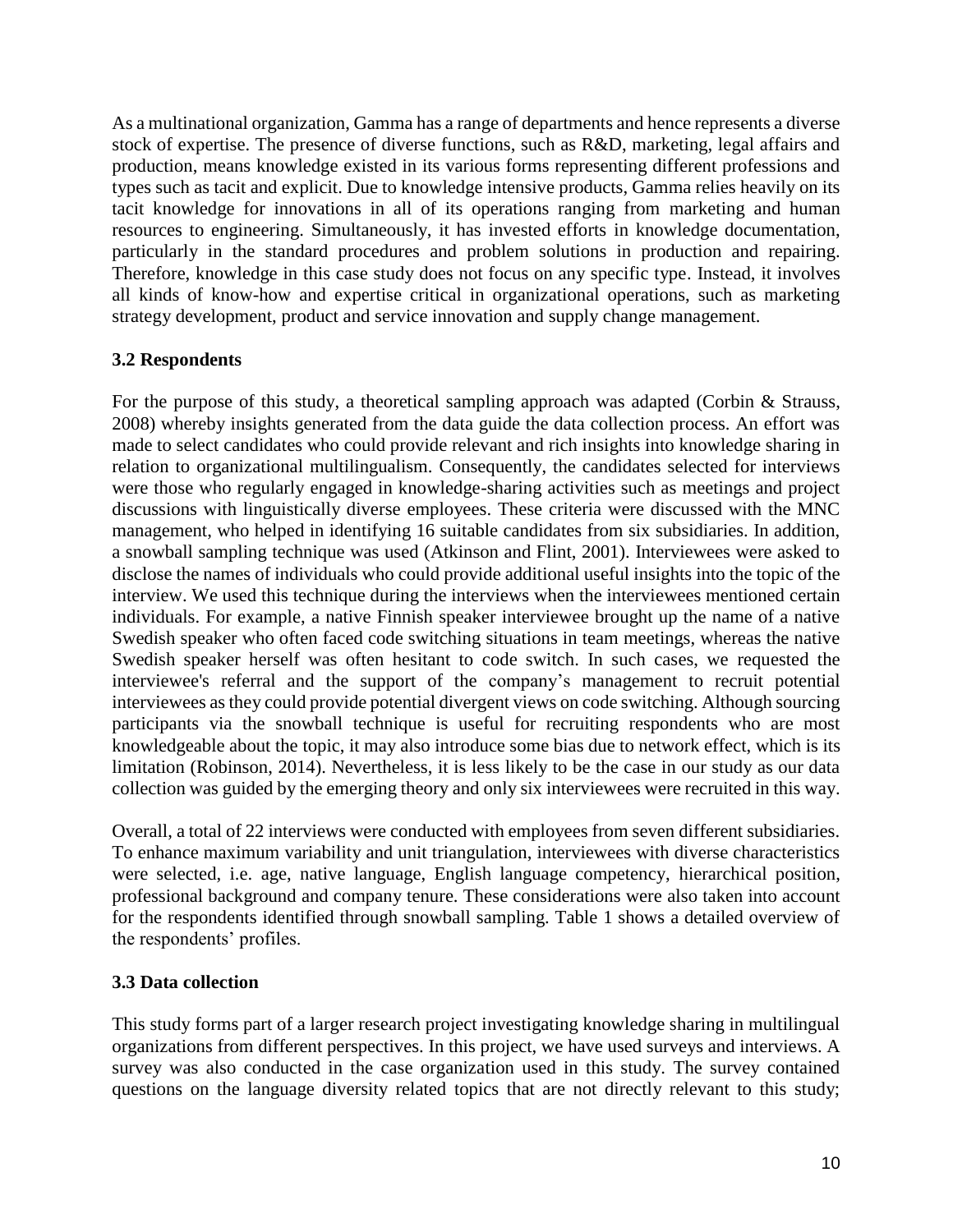however, it contributed to the development of our general understanding regarding language atmosphere in the organization. For example, in the survey, we found that employees in the case organization had very positive attitudes toward the corporate language, and they had good connections with linguistically diverse employees in their personal knowledge networks.

| Respondent   Gender   Location |                |            | Function         | Hierarchal         | Tenure           | Native    | Foreign language  |
|--------------------------------|----------------|------------|------------------|--------------------|------------------|-----------|-------------------|
|                                |                |            |                  | level              | (years)          | language  | skills            |
| 1                              | M              | Finland -  | <b>Business</b>  | Level 2            | 6                | Finnish   | English           |
|                                |                | HQ         | development      | manager            |                  |           |                   |
| $\overline{2}$                 | $\overline{F}$ | Finland -  | Construction     | Level 1            | $\overline{3}$   | Finnish   | Swedish, English, |
|                                |                | Subsidiary |                  | manager            |                  |           | Chinese           |
| 3                              | $\mathbf M$    | Abu Dhabi  | <b>Business</b>  | Level 2            | 22               | Arabic    | English, French,  |
|                                |                |            | development      | manager            |                  |           | Russian, Finnish  |
| 4                              | $\mathbf M$    | Panama     | Sales            | Level 1            | $\overline{c}$   | Spanish   | English, Spanish, |
|                                |                |            |                  | manager            |                  |           | Russian, German   |
| 5                              | $\overline{F}$ | Finland-   | Marketing        | Level 2            | 16               | Swedish   | English, Finnish  |
|                                |                | Subsidiary |                  | manager            |                  |           |                   |
| 6                              | $\overline{F}$ | Finland-   | Administration   | Level 1            | $8\,$            | Finnish   | English, Swedish  |
|                                |                | HQ         |                  | manager            |                  |           |                   |
| 7                              | $\overline{F}$ | Italy      | <b>Sales</b>     | Level 2            | 16               | Italian   | English, Russian, |
|                                |                |            |                  | manager            |                  |           | French            |
| 8                              | $\overline{F}$ | Kenya      | Procurement      | Level 1            | 3                | Swahili   | English           |
|                                |                |            |                  | manager            |                  |           |                   |
| 9                              | $\mathbf{M}$   | Finland-   | Procurement      | Level 2            | 17               | Finnish   | English, Swedish  |
|                                |                | Subsidiary |                  | manager            |                  |           |                   |
| 10                             | $\overline{F}$ | Finland-   | Marketing        | Level 2            | $\overline{7}$   | Finnish   | English, Swedish, |
|                                |                | Subsidiary |                  |                    |                  |           | German            |
| 11                             | $\mathbf{M}$   |            | Construction     | manager<br>Level 1 | $\overline{7}$   | German    | English           |
|                                |                | Germany    |                  |                    |                  |           |                   |
| 12                             | $\overline{F}$ | Finland-   | Administration   | manager<br>Level 1 | 5                | Finnish   | English, Italian, |
|                                |                |            |                  |                    |                  |           |                   |
|                                |                | Subsidiary |                  | manager            |                  |           | French, Spanish,  |
| 13                             | $\overline{F}$ |            |                  |                    | 10               | Finnish   | Russian           |
|                                |                | Italy      | Administration   | Level 1            |                  |           | English, Italian, |
|                                |                |            |                  | manager            |                  |           | Spanish           |
| 14                             | $\overline{F}$ | Puerto     | Procurement      | Level 1            | 15               | Spanish   | English           |
|                                |                | Rico       |                  | manager            |                  |           |                   |
| 15                             | $\mathbf{M}$   | Norway     | Automation       | Level 1            | $\tau$           | Norwegian | English, German   |
|                                |                |            |                  | manager            |                  |           |                   |
| 16                             | $\mathbf M$    | Norway     | Ship design      | Level 1            | $\overline{4}$   | Spanish   | English           |
|                                |                |            |                  | manager            |                  |           |                   |
| 17                             | $\mathbf{M}$   | Finland-   | Procurement      | Level 1            | $\overline{4}$   | Finnish   | English, German   |
|                                |                | Subsidiary |                  | manager            |                  |           |                   |
| 18                             | $\mathbf{M}$   | Finland-   | Communication    | Level 2            | $\boldsymbol{7}$ | Finnish   | English           |
|                                |                | HQ         |                  | manager            |                  |           |                   |
| 19                             | $\overline{F}$ | Finland-   | Communication    | Level 1            | 10               | Finnish   | English           |
|                                |                | HQ         |                  | manager            |                  |           |                   |
| 20                             | $\mathbf M$    | Italy      | <b>Sales</b>     | Level 1            | $\overline{3}$   | Italian   | English           |
|                                |                |            |                  | manager            |                  |           |                   |
| 21                             | $\mathbf F$    | Panama     | Legal            | Level 2            | 3                | Spanish   | English           |
|                                |                |            |                  | manager            |                  |           |                   |
| 22                             | $\mathbf M$    | Spain      | Engine repairing | Level 1            | $\overline{3}$   | Spanish   | English           |
|                                |                |            |                  | manager            |                  |           |                   |
|                                |                |            |                  |                    |                  |           |                   |

**Table 1**. Respondents' profiles.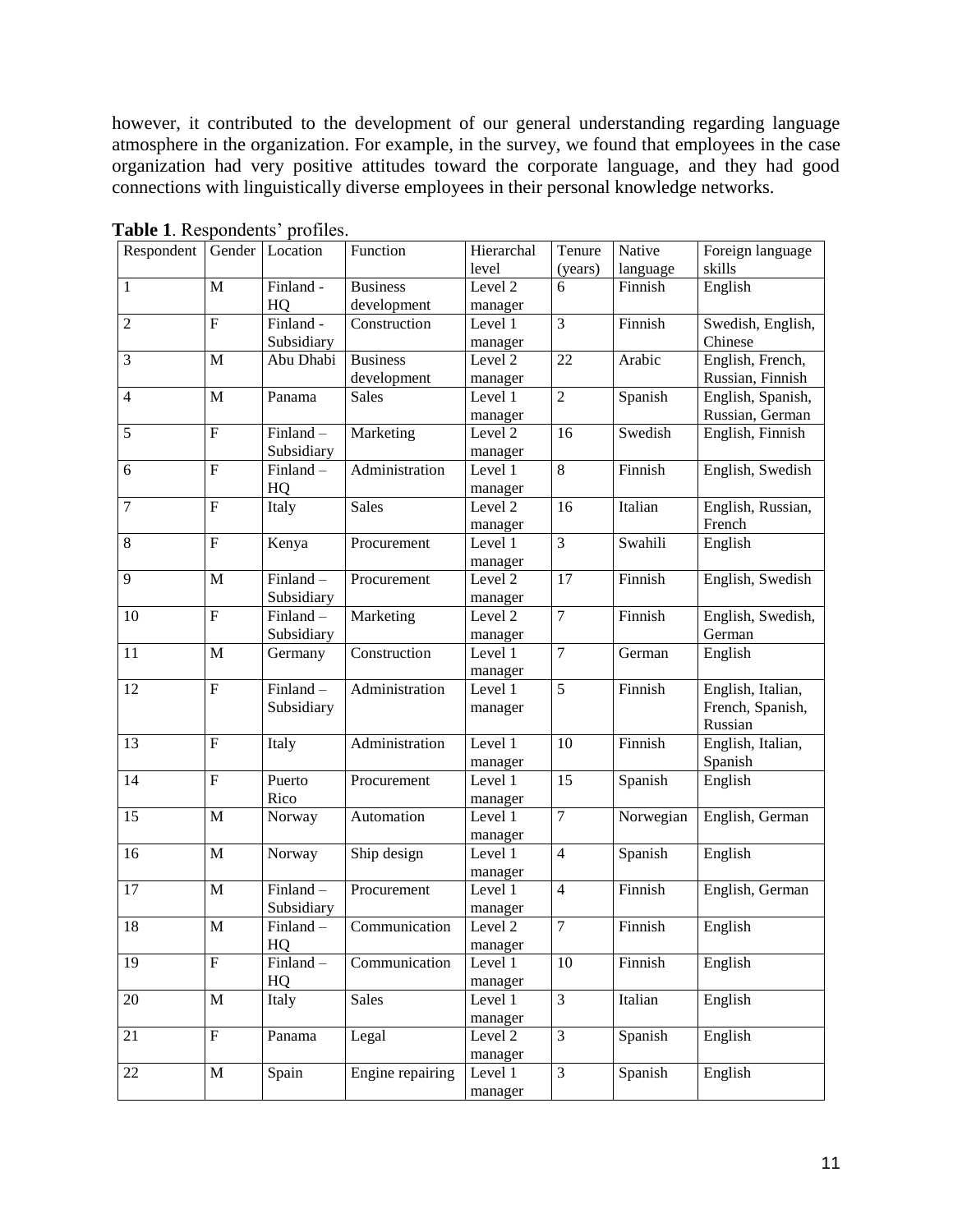In the project, the initial focus was on the impact of code switching on knowledge networking. However, after a few interviews it became clear that code switching was perceived as a useful linguistic behavior particularly for interpersonal knowledge-sharing interactions. This prompted us to focus explicitly on code switching and knowledge-sharing interactions during the interviews. The insight that code switching is not solely a negative behavior thus grew inductively out of the data collection and analysis process.

In this study, the primary source of data consisted of semi-structured interviews. Depending on the aim of the study, different methods and techniques have been used to study code switching. These data collection techniques include recording speech, interviews, observations, surveys and experimental elicitation in laboratory settings (Stell & Kofi, 2015). Recording speech and ethnographic observations are used when the focus is specifically on switches in sentences (Gullberg et al., 2009). Such studies tend to investigate the nature of the linguistic constraints governing code switching and its processing, or the relationship of language with social constructs such as power, identity, and prestige; code switching is then seen as affording insights into such relationships (Bullock & Toribio, 2009).

We were not concerned with any of these matters. Instead, we wanted to tap into respondents' views about code switching during knowledge-sharing interactions. For this purpose, interviews were suitable as they can provide "thick detailed descriptions" while preserving the actual meanings that respondents ascribe to their code-switching practices (Gephart, 2004:455). To study code switching as a general linguistic practice, many previous studies have used interviews and even surveys (e.g., Balam & Pérez, 2017; Dewaele & Wei, 2014). Observation could have provided useful supplemental data, but we were not permitted to carry out observations. This limitation was offset to some extent by our collection of stories about language diversity and knowledge sharing. At the end of each interview, we asked the interviewees to report in detail stories or critical incidents of both successful and failed knowledge-sharing episodes in English. Overall, we collected 19 stories that were also coded.

An interview guide was developed containing open-ended questions aimed at generating open and exploratory discussions. Before data collection, the interview questions were discussed with a senior researcher and later with the management in the target organization to adjust the relevance of the questions to the working style of the organization. Moreover, a pilot interview was conducted with an executive who had more than 10 years of working experience in Microsoft and had worked in different countries and multilingual teams. The pilot resulted in some adjustments to the interview questions.

The interview guide consisted of three parts. The first part contained questions on the respondents' background and work responsibilities. The second part contained questions pertaining to various types of knowledge-sharing activities to understand the general knowledge-sharing style and behavior of the respondent. Interpersonal knowledge sharing was contextualized in the form of collaborative discussion such as problem solving, sharing of expertise and developmental discussions, such as when creating new services and products. The third part contained questions pertaining to the use of multiple languages during knowledge-sharing interactions.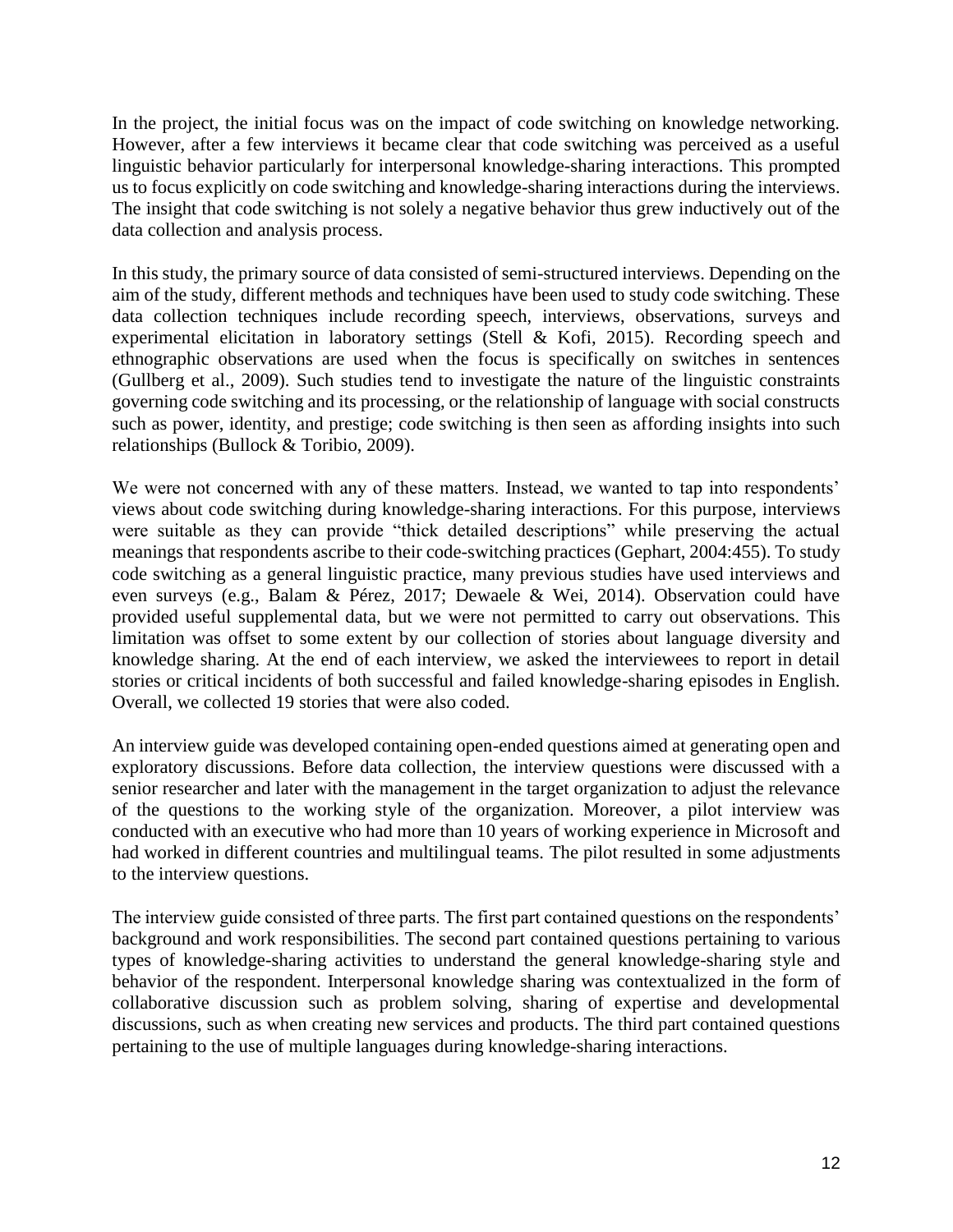Building on the previous discussion, respondents were asked to share their experiences regarding the use of CCL and code switching, a sample question being, "What language(s) do you use while solving a complex problem with your colleagues?" Initially, respondents were given the opportunity to bring up the code-switching practices themselves and most of them did, but if they did not, a direct question was posed, "Has it happened that you or someone else shifts languages while discussing an engine vibration issue?" Respondents were encouraged to share examples and describe specific scenarios with the assurance of anonymity. As the interviews progressed, new questions focusing on emerging themes were added.

The interviews were conducted in English for several reasons. First, it was Gamma's CCL, which made it easier to talk about the company's business and routines in that language and gave us insights into respondents' CCL proficiency that we would not have gained by interviewing them in their native languages. Second, we avoided the use of interpreters who, as Usunier (1998:2) points out, can produce "artificiality and an absence of tempo." Third, the reporting language of our research is English, so interviewing in English avoids the "problematic of translation, reduces noise and provides greater convenience in the analyses" (Welch and Piekkari, 2006:427). Fourth, the broad range of native languages among the respondents meant that we could not have interviewed all of them in their respective native languages. Hence, we judged that conducting all interviews in English would give us a fairer and more balanced view than allowing some respondents to speak in their native language while asking others to speak English.

We acknowledge that not interviewing participants in their native language may in principle influence their answers. However, in our case, in addition to the advantages already mentioned, this potential drawback is mitigated by the fact that all the interviewees were in managerial positions and hence had reasonably good CCL proficiency. At the same time, this last point constitutes a limitation in terms of the representativity of this study's findings, given that studies (e.g., Barner-Rasmussen and Aarnio, 2011) have shown language skills to vary significantly across hierarchical levels and functions. We return to these issues in the discussion of our findings and suggestions for future research.

Seven interviews were conducted face-to-face and the rest were conducted as audio/video calls through Skype for Business. Online interviewing has a number of very significant advantages: it decreases research costs in terms of both time and money, enhances the opportunity to interview distant and diverse respondents and allows reflective responses regarding sensitive issues (Deakin & Wakefield, 2014). Without online interviewing, the geographic scope of this study would have been significantly restricted. Also, Skype has been used extensively for meetings in this particular MNC, meaning that all of our interviewees were very comfortable with using this medium of communication. Even some of the interviewees in Finland, who were offered the possibility of a face-to-face interview, chose to be interviewed online as they found it more convenient. All the interviews were audio-recorded and transcribed verbatim. The average interview time was 58 min, the shortest was 28 min, and the longest was 93 min.

#### **3.4 Data analysis**

The data collection and analysis involved an iterative process, meaning that analysis began while the interviews were still ongoing (Eisenhardt, 1989; Piekkari et al., 2013) and insights from the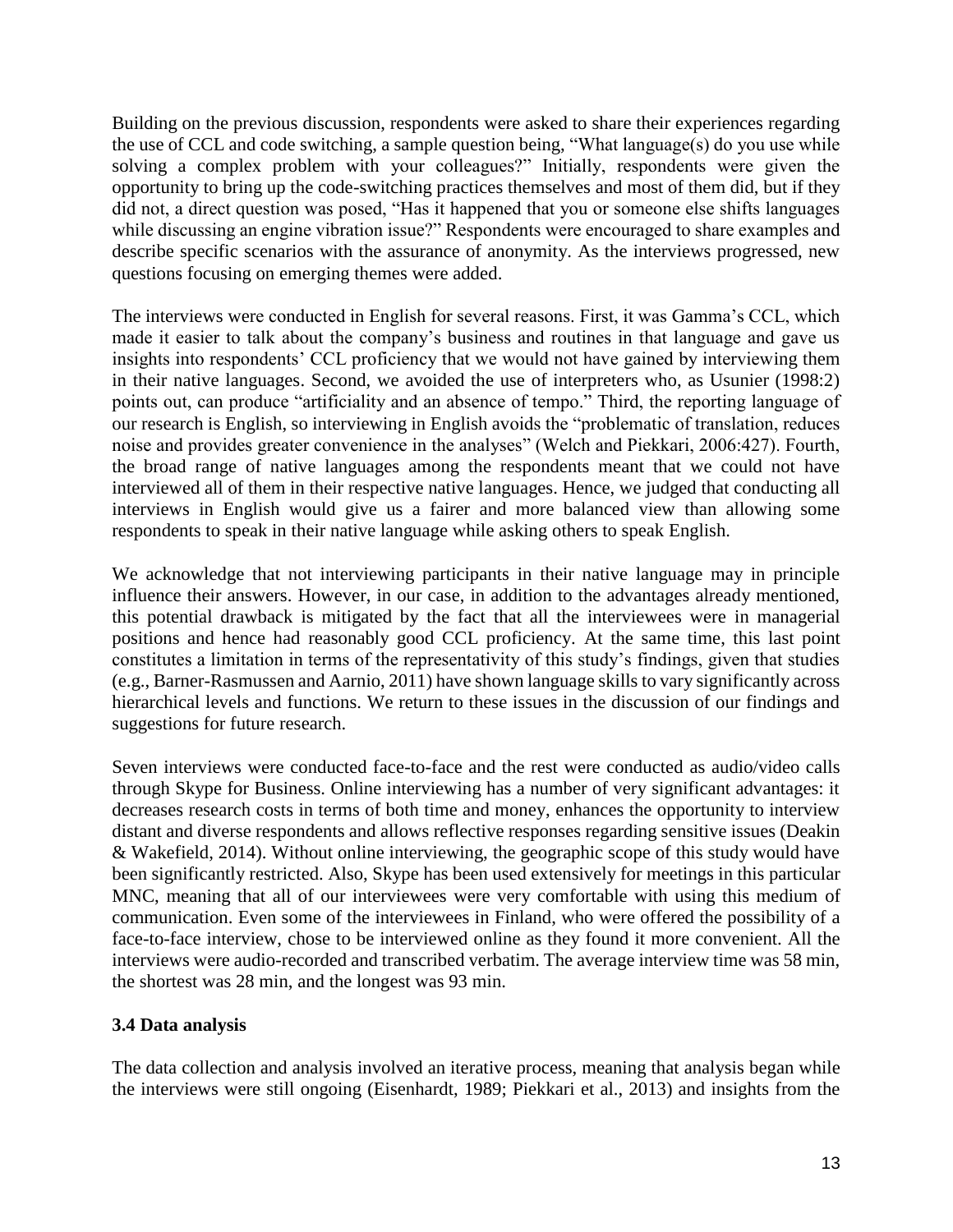initial analysis could be incorporated into later interviews, allowing a deeper analysis that could not otherwise have been possible. All interview transcripts were imported into NVivo 11 for systematic analysis. First, all the transcripts were read thoroughly to get an in-depth understanding of the respondents' knowledge-sharing interactions and code-switching behavior. We also paid attention to and documented tensions between units, groups and individuals as indicators of possible faultlines in the case company. Then, as suggested by Lofland and Lofland (1994), a twostep analytic coding procedure was adopted. In the first stage, the interviews were coded line by line. Codes were not predefined or imposed; rather, they emerged from the data. In the second stage, codes were sorted and categorized according to the research question. At this stage, the different codes were juxtaposed and summarized resulting in abstract categories (such as code switching for inclusion). Moreover, similarly coded segments from the different interviews were compared and further refined into emerging themes. As the analysis progressed, three themes crystallized: support to technical vocabulary, inclusion in knowledge sharing and help in knowledge contextualization. Table 2 depicts an example of the coding and emerging themes. This analytical phase confirmed that the interpersonal relationships captured in the data were characterized by an absence of strong tensions, bolstering the initial impression from the survey and company history that active faultlines were not a prevalent feature of Gamma.

|                                                           | Theme             | Codes                          | Quotes                                                                                   |
|-----------------------------------------------------------|-------------------|--------------------------------|------------------------------------------------------------------------------------------|
|                                                           |                   | To create terms                | I design new processes and words (their names) so to say. You really have to be very     |
|                                                           |                   |                                | strict (stick to English)because it is important that everyone understands.              |
|                                                           |                   | To maintain<br>vocabulary      | In technical discussions, there are words that are used in English only, not translated, |
| Supporting<br>technical<br>Inclusion in knowledge sharing | vocabulary        |                                | so that then everybody knows what it is. Translation can bring complications.            |
|                                                           |                   |                                | Particularly technical words, we very often add English words in our Finnish             |
|                                                           |                   |                                | discussions. For technical vocabulary, like engine parts, we use English words only.     |
|                                                           |                   |                                | In our team meeting - sometimes they (Swedes) can quickly exchange some                  |
|                                                           |                   | To get help<br>from others     | thoughts in Swedish between themselves - if you are not able to explain in English,      |
|                                                           |                   |                                | it helps the discussion.                                                                 |
|                                                           |                   |                                | In marketing discussions, she says the words in her language. It also happens that       |
|                                                           |                   |                                | she asks from the colleagues the correct word in Finnish.                                |
|                                                           |                   | To<br>accommodate<br>switching | When in a meeting she wants to present or discuss something critical, she shifts to      |
|                                                           |                   |                                | English, as it is easier for her. Then we also switch to English and get good            |
|                                                           |                   |                                | discussion.                                                                              |
| Supporting                                                |                   |                                | Code switching happens all the time in project meetings. In a way, it is good because    |
|                                                           |                   |                                | people can share information and thoughts easily. For me it is fine. It is a matter of   |
|                                                           |                   |                                | perception. You can take it as a problem, or you can just accept that this is how the    |
|                                                           |                   |                                | world is.                                                                                |
|                                                           |                   | Word search                    | In our English meetings, a person may forget the word because he is not good in          |
|                                                           | contextualization | problem                        | English. He might explain or discuss it in Spanish - it helps to focus the discussion.   |
|                                                           |                   | Message                        | Like instructions to use SAP -you use it to do many things. When you explain it in       |
|                                                           | knowledge         |                                | English, they may not get all of it, try another language, it does not hurt.             |
|                                                           |                   | repetition                     | If they do not understand my points (in German), then again, I have to shift (back) to   |
|                                                           |                   |                                | English to repeat those parts.                                                           |
|                                                           |                   |                                |                                                                                          |

#### **Table 2**. Example of coding.

During the process of developing themes, we shifted back and forth between data and literature as per qualitative research tradition (Hardy & Bryman, 2004; Patton, 2002). This was useful for conceptually fine-tuning the themes. For example, literature on the collaborative nature of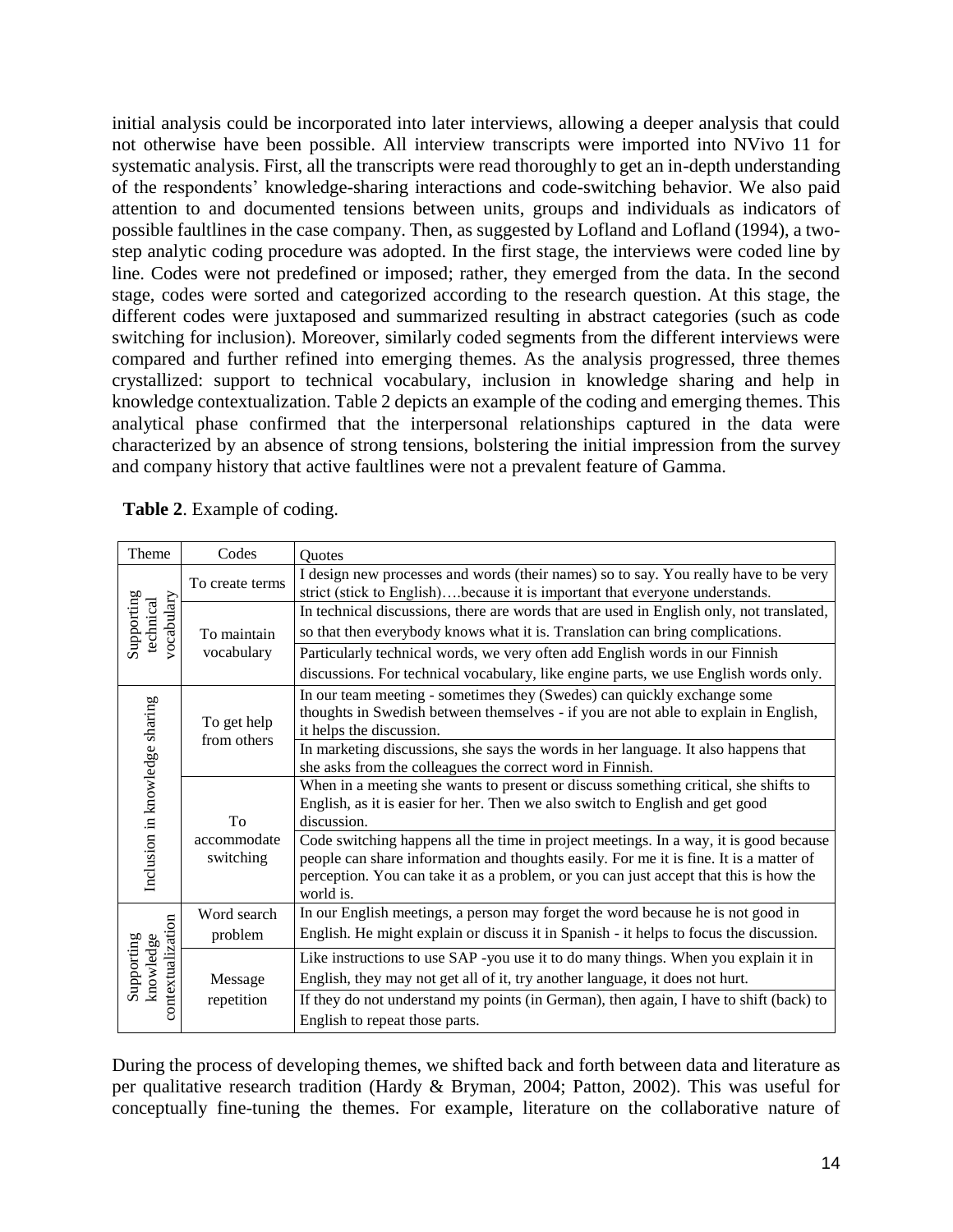knowledge sharing, including the concept of knowledge responsibilities and transactive memory, was helpful in building an understanding of how code switching can eradicate languagedeficiency-based exclusion during knowledge-sharing interaction. A number of memos were created during the interviews, immediately after the interviews and during coding. Memos were meant to jot down initial ideas, potential links emerging in the moment and for structuring thoughts (Corbin & Strauss, 2008; Yin, 2006).

To further enhance the robustness of the study, we utilized triangulation (Creswell, 2007). We analyzed convergence across different sources of data, for example by comparing interview accounts to descriptions in the notes and stories, and by comparing findings across interviewees (Milosevic et al., 2015; Søderberg, 2015; Yin, 2006). A systematic comparison of emerging themes and patterns was made by treating different geographical regions as cases. This was a useful approach for enriching data analysis because the organization is a network of subsidiaries with very limited control by headquarters. This was clearly stated by organizational management and many of the interviewees. This means that, although Gamma is a single organization, the subsidiaries operate as standalone organizations with their own culture and working style. Moreover, findings were also compared across respondents from different age groups, hierarchies, and tenures (Ahmad, 2017). Such within-case analysis helps to find variations and discrepancies in emerging findings. The focus of the analysis was not only on finding converging patterns but also any disconfirming and conflicting perspectives and evidence (Piekkari et al., 2015).

The findings of this study, and how they emerged, were thoroughly discussed with the researchers who were a part of the project since the beginning. Moreover, findings were shared with selected respondents who confirmed that the identified themes made sense and reflected their experiences (Milosevic et al., 2015). The entire inductive research process resulted in the findings presented in the following section.

# **4. Findings**

The analysis of the interview data focused on code switching in the context of knowledge sharing situations in Gamma, on the norms of language use that appeared to govern these situations and on how these norms appeared to be practiced in terms of routines. Our results indicate that these situations could be grouped into three broad categories: i) development and maintenance of a shared technical vocabulary, ii) enhancement of inclusion in knowledge sharing, and iii) support of knowledge contextualization processes. Each category is underpinned by norms colored by a positive attitude to multilingualism, yet – and importantly – also checked by strong norms and routines aimed to guarantee the inclusion of all relevant participants and maintain a common core vocabulary in English. With regard to faultlines, we found few expressions of tension based on either demographic or cognitive subgroups. Our interpretation is that this was indeed related to Gamma's inclusive corporate culture, as manifested in these same norms and routines and shaped by the company's history and decentralized structure, permitting code switching to take place in a trustful climate. The three categories are described below.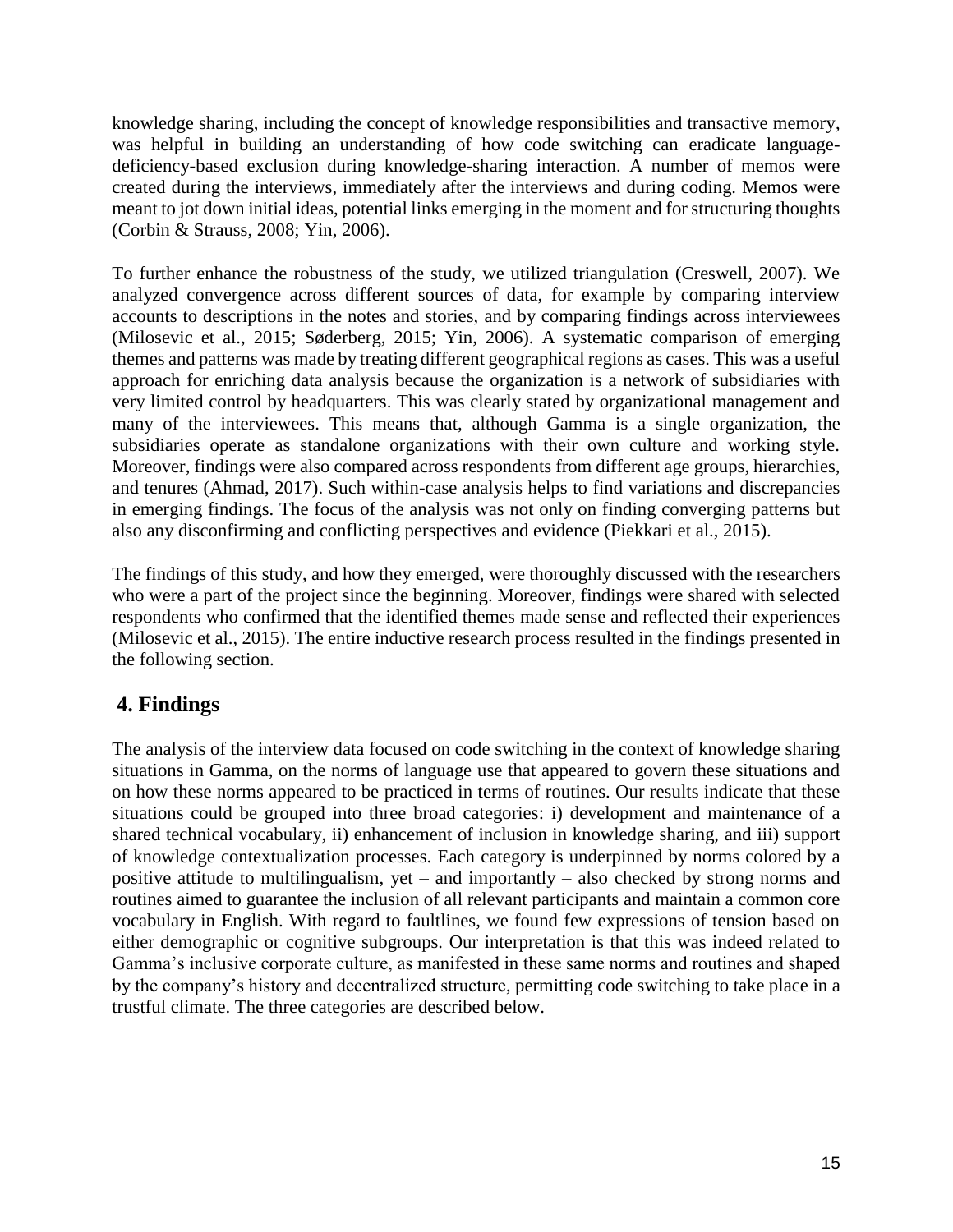#### **4.1 Supporting technical vocabulary**

Technical vocabulary refers to the commonly used terms, concepts, metaphors, names of the internal processes in an organization, products and functions (Welch et al., 2005). Such names and terms designate particular concepts and act as knowledge objects, that is, they are the embodiment of skills and reflection of the organizational ways of working (Nonaka & Takeuchi, 1995). Technical vocabulary helps to decipher problems during knowledge-sharing interactions as it reduces ambiguity through processes of regularization, standardization and de-contextualization (Sager et al., 1980). For example, a group of engineers working on a faulty engine will build their understanding of the situation utilizing predefined terms and names of the potential diagnostic procedures designed in the organization.

The analysis of the data indicates that code switching during knowledge-sharing interactions helps to maintain technical vocabulary. According to the respondents, they are very flexible in terms of language selection for knowledge-sharing interactions. They use the common corporate language only when the team has a member from a linguistically different background. However, many teams are composed of individuals who have similar linguistic backgrounds or a mutually intelligible language such as Swedish for Finns and Norwegians. Therefore, the use of noncorporate language for knowledge-sharing interaction was common and also allowed by the MNC. However, our data reveal that the knowledge sharing participants switched continuously to the CCL for technical vocabulary. A Spanish employee stated, "When we are discussing a customer's problem or developing a new way of working, we use Spanish, but we stick to standard vocabulary in English." She continues,

#### *"Our catalogues, spare parts and operational systems are named in English. When we talk about these, we use the words in English and we do not translate it into Spanish," (Respondent 14).*

Similarly, a design specialist whose knowledge-sharing interactions involved issues regarding systems development with engineers said, *"I work a lot with engineers, so then some of the technical terms are used in English. It is easier to use just the English terms that are familiar to most of us. We might talk in Finnish and use the technical terms in English."* (Respondent 12)

Previous research (e.g. Vaara, Piekkari, Tienari & Säntti, 2005) has found that one of the functions of language is to project professional competence, and prior research suggests that code-switching may be one way to achieve this (Goldstein, 1997). At Gamma, however, although noncorporate languages are commonly used during knowledge-sharing interactions, the strong adherence to technical vocabulary in English appears to be driven primarily by pragmatic reasons. Respondents see English terms and metaphors as representations of what is already known to them and, therefore, helpful in conceptualizing their problems and developing new solutions and ideas. In a common understanding prevalent among employees, they do not want to compromise the understanding of these terms by using them in other languages; hence, they code-switch to English. For example, a Puerto Rican purchaser, whose department works in collaboration with Dominican Republican colleagues, mentions that they mostly have discussion in Spanish but it always involves code switching. A few weeks ago, they had to redefine the purchasing protocol to make procurement of parts more efficient. This discussion, which focused on defining new procedures, was carried out in Spanish but involved a great deal of code switching to utilize established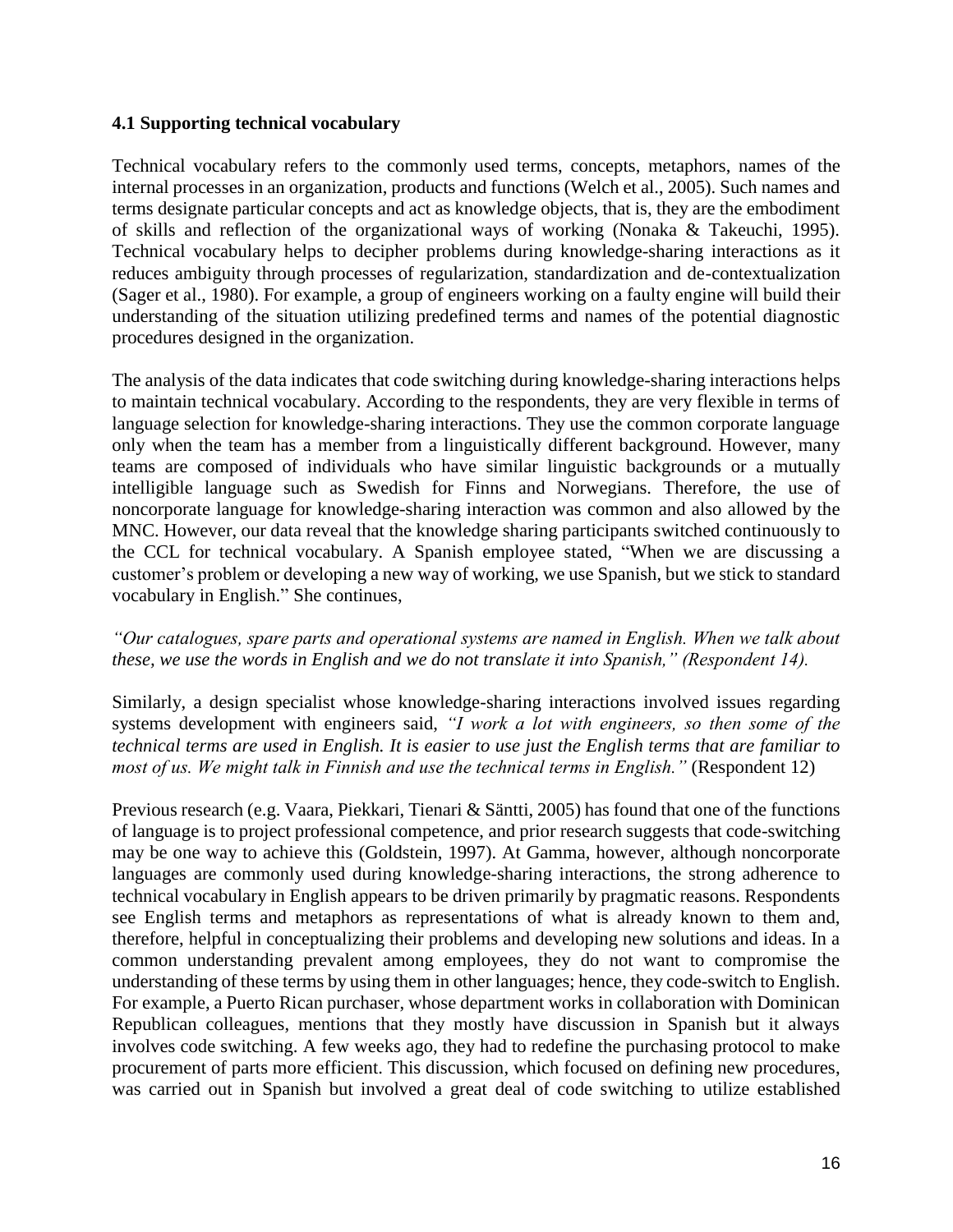vocabulary, such as stage codes that refer to different episodes of an order's lifecycle. Consequently, code switching into English potentiated the knowledge sharing and creation process.

Not switching to English while using technical vocabulary could be detrimental to the employees' knowledge-sharing interaction. Efficient knowledge-sharing interaction requires the use of previously established terms that lessen the need for unnecessary explanations and act as shorthand for much broader, complex concepts (Aichhorn & Puck, 2017). According to the participants, translated technical vocabulary could confuse them because translation could distort meanings, as stated by Respondent 9, *"If suddenly in a discussion someone uses the term in Finnish, many people might be lost, what it is, what he is talking about, I have never heard the term, although it might be the same term but just in Finnish."*

Code switching not only helps to maintain technical vocabulary but also to create such vocabulary. Gamma employees, regardless of the language used for knowledge-sharing interaction, always used English for creating the metaphors, analogies, abbreviations and names of problems and processes. One of the respondents explained that an important part of their problem-solving discussions is naming the problem and finding a solution for it. Both should be done in English. In the short-term, a new team member could join in or people from other units become involved, and they should be able to comprehend the vocabulary. In the long term, a different team could experience the same problem and benefit from the first team's experience. This type of situation would not be as straightforward if the vocabulary had been developed in a noncorporate language that could create knowledge transformation issues. Besides, corporate language policy dictates that all terms and terminologies referring to new processes and procedures should be in English. The organization frequently publishes an encyclopedia containing technical vocabulary developed within the organization. This publication is part of the organization's strategy to influence and contribute to the development of the industry by sharing its know-how and experience. This was also the reason why the organization strongly encouraged its employees to use English for building knowledge vocabulary. Consequently, even though discussions about problems and solutions are carried out in a language other than the corporate language, the terminology is always in English.

Although some employees switch codes during knowledge-sharing interactions with the aim to maintain and create technical vocabulary in English, others do it because they have no other choice. Many employees mentioned that they have learned the technical vocabulary in English, and they do not know alternative words for it in other languages.

*"I have learned those things during my work, and I have learned those things in English. I have learned what "business white paper" [a report that outlines a solution based on Gamma's new technology addressed to a potential or existing customer's problem, such as energy consumption and exhaust gas emissions] is, for example. I didn't know what it is. I didn't know what that was before I came here. When you get to know the topics, terms, and concepts and the stuff we do here in English, you find it easier to use English [for them]."* (Respondent 10)

Overall, it is very clear from the interviews that code switching in knowledge-sharing interactions is a common behavior. For some employees, there is no choice but to switch if they want to utilize technical vocabulary. Nevertheless, for others, it is a strategic behavior that helps them to create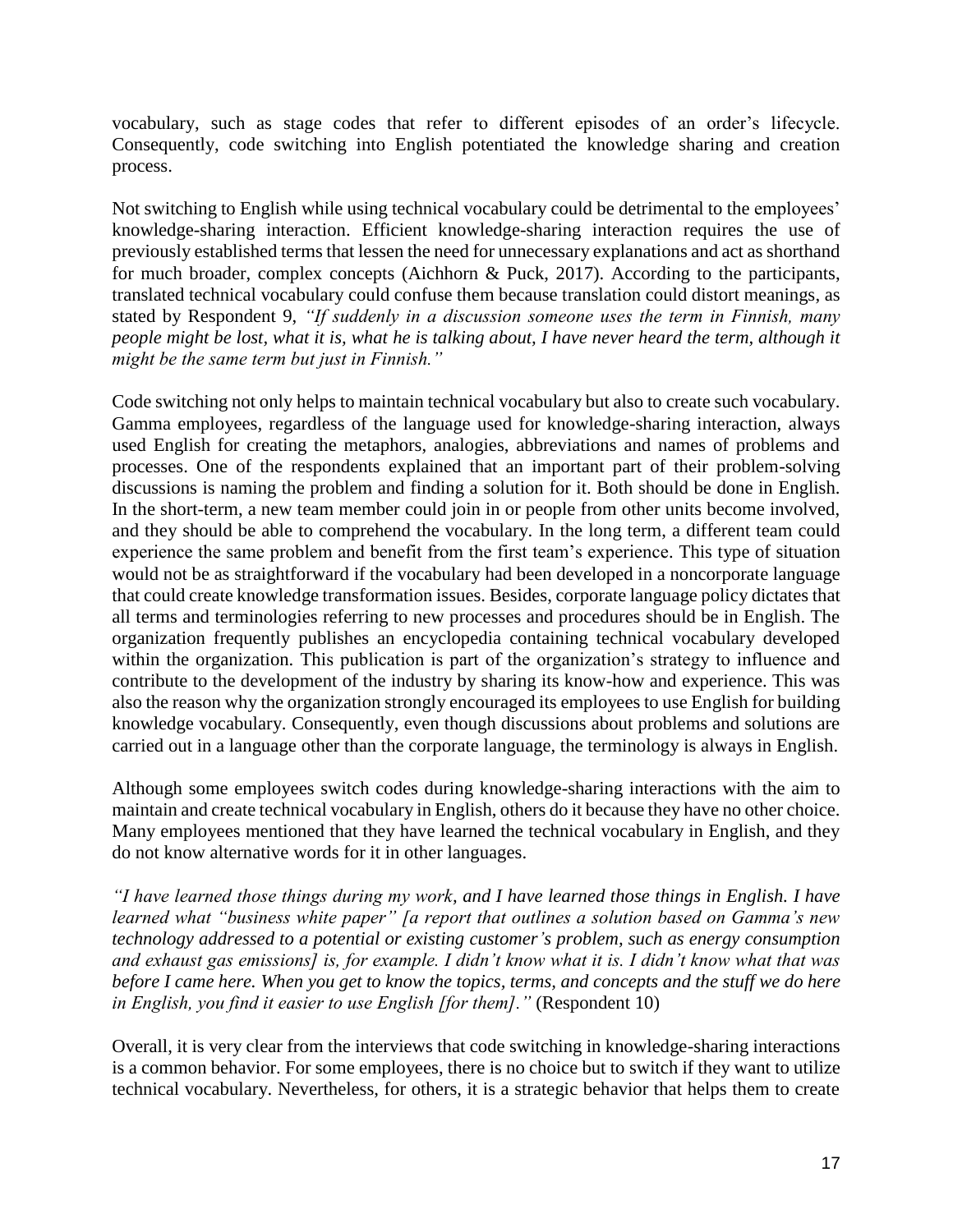and maintain the technical vocabulary when they use a non-corporate language for knowledgesharing interactions. Moreover, it shows that employees possess a common understanding of language rules that provide a common frame of reference for inferring intentions and deciphering the meaning of code switching during knowledge sharing interactions. This enables trustful knowledge sharing interactions as there is no uncertainty among participants about the core technical issues under discussion. In this way, code switching to the CCL during knowledgesharing interactions also limits the negative repercussions of using a non-corporate language, which could mean loss of standard language and internal organizational vocabulary. Our findings suggest that, at Gamma, this is a strong norm that provides a perspective to code switching practices and helps guarantee the integrity of the company's knowledge base. Moreover, drawing upon this norm is not related to any active faultlines in the sense that those who switch codes would be regarded as deviant; on the contrary, code switching is part of the accepted behavior in the company and thus signals belonging in the context of this professional community, further helping participants trust each other.

#### **4.2 Inclusion in knowledge sharing**

Organizations bring together individuals with diverse backgrounds, for example, in the form of teams so that they can share their individual specialized knowledge for solving complex problems and developing innovations. According to Chen et al. (2013), every knowledge-sharing participant has knowledge responsibilities; when a team engages in knowledge work, knowledge-sharing participants should contribute fully by providing insights based on their expertise. If a knowledgesharing participant, for any reason, finds her ability to participate constrained, she will not be able to fulfill her knowledge responsibilities. This leads to exclusion of the person's subjective opinions and insights. Knowledge-sharing interactions that are not inclusive can result in a failed knowledge exchange and suboptimal solutions or decisions.

Against this background, our findings are surprising: at Gamma, code-switching behavior in knowledge-sharing interactions was felt to reduce exclusion and enhance inclusion in knowledge sharing. Our interviews strongly suggest that individuals code switch in knowledge-sharing interactions to accommodate those who have trouble interacting in the corporate or common language. Individuals proficient in the language of other knowledge-sharing participants quite often shift to their language to allow them to be part of the discussion and to let them express their opinions competently. Such code switching was seen as a practice that makes knowledge-sharing interaction more collaborative and inclusive. However, this type of code switching was possible only when knowledge-sharing participants had two common languages spoken by all or at least most of the team members; it allowed them to switch from one common language to another without excluding others from the discussion. One of the respondents, who was proficient in English and Spanish, explained that she commonly uses English for knowledge-sharing interactions with her team members but quite often switches to Spanish to explain complex issues to team members who are not very proficient in English. For example, as an expert in SAP, an Enterprise Resource Planning System used at Gamma, she often uses Spanish while helping others in SAP-related issues such as creation and integration of reports using several cost objects.

Knowledge-sharing participants also switch to noncorporate or native languages that are not understood by other knowledge-sharing participants. This type of switching is practiced in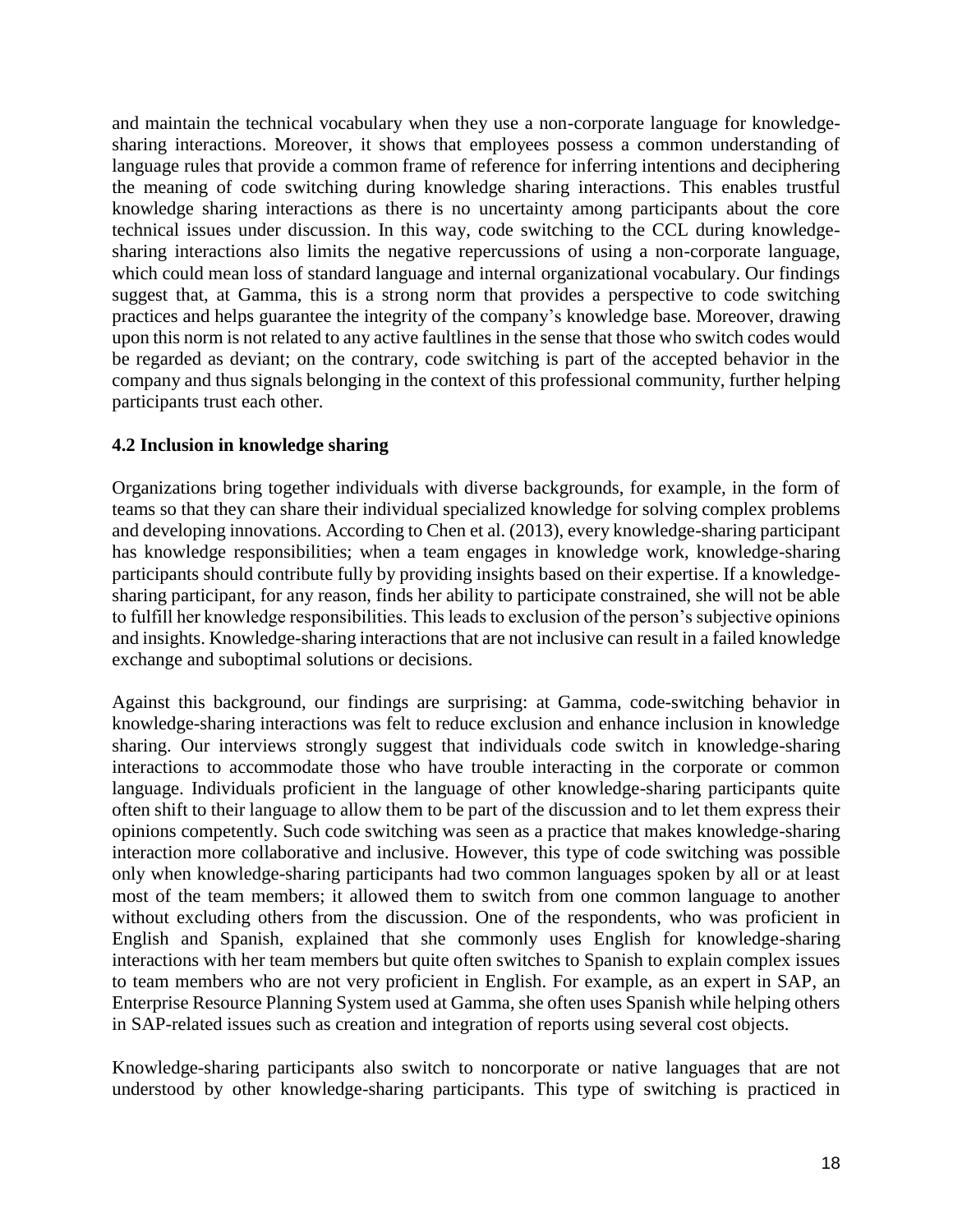somewhat larger teams where different language communities are present. Knowledge-sharing participants switch away from the CCL to get help from other native language speakers in explaining or presenting their insights in a complex discussion. A Finnish marketing manager mentioned that her two Swedish-speaking team members often switch to Swedish and consult each other to be able to explain something in English, for example the integration of IP-targeted advertising into an account-based marketing plan for the North American market. Nevertheless, no one on the team has ever shown any resentment of this behavior, nor do they feel threatened or excluded. Such switching is usually short and requires that the conversation is explained in the CCL later to include others. A similar type of pragmatic motivation was also noted by Harzing and Feely (2008:55) who found that individuals switch to their native language just to ensure they have correctly understood a point and "to realign themselves" before they move on to the next critical point in discussion. According to the respondents, they do not mind such switching because it is helpful in ensuring that all voices and insights have been gathered, and that an informative decision has been taken. In short, it is much better to switch and express oneself than stick to one language and remain silent due to fear of being linguistically incompetent in expressing one's views. It does not only depict the sensitivity to language diversity, but also trust that the language will not be used for purposive exclusion. This is completely in line with Mayer, Davis and Schoorman's (1995) seminal definition of interpersonal trust as a willingness to be vulnerable to the actions of the other party, which in turn has been found to be extremely important for knowledge sharing (see e.g. Zaheer, McEvily and Perrone 1998).

There was a strong perception among respondents that code switching is more of a collaborative than an exclusionary practice. Teams that have been together for a long time have developed a linguistic culture in which code switching is openly encouraged as long as it helps to keep everyone involved during knowledge-sharing interactions and generates productive discussions. The positive perception of code switching in knowledge-sharing interactions in the presence of interpersonal trust is clearly visible in the following quotes:

*"The plus [of code switching] is that if there are some things that someone is not able to explain in a good way in English then this person may switch to another language. It is a big plus that you are able to convey your point whether you use English or Finnish."* (Respondent 10)

This kind of understanding, again supported by the organization through a relaxed language policy and training, was a strong informal norm clearly driven by a shared will to achieve successful knowledge-sharing interactions. There was a high level of awareness that exclusion of voices in knowledge-sharing interactions due to language competency differences could damage the performance of the entire team (Adler & Gundersen, 2002), reflecting negatively on the reputation of the team rather than on a single individual. Therefore, knowledge-sharing participants saw strict adherence to one language as a danger to productive knowledge-sharing interaction. One of the respondents mentions that he often shifts to Arabic to accommodate two Arabic-speaking members of the team while discussing, for example, revisions to contracts and implementations. He further states:

*"Many very genius people with good expertise will not be able to put their point through* [if no code switching is allowed]*."* (Respondent 3)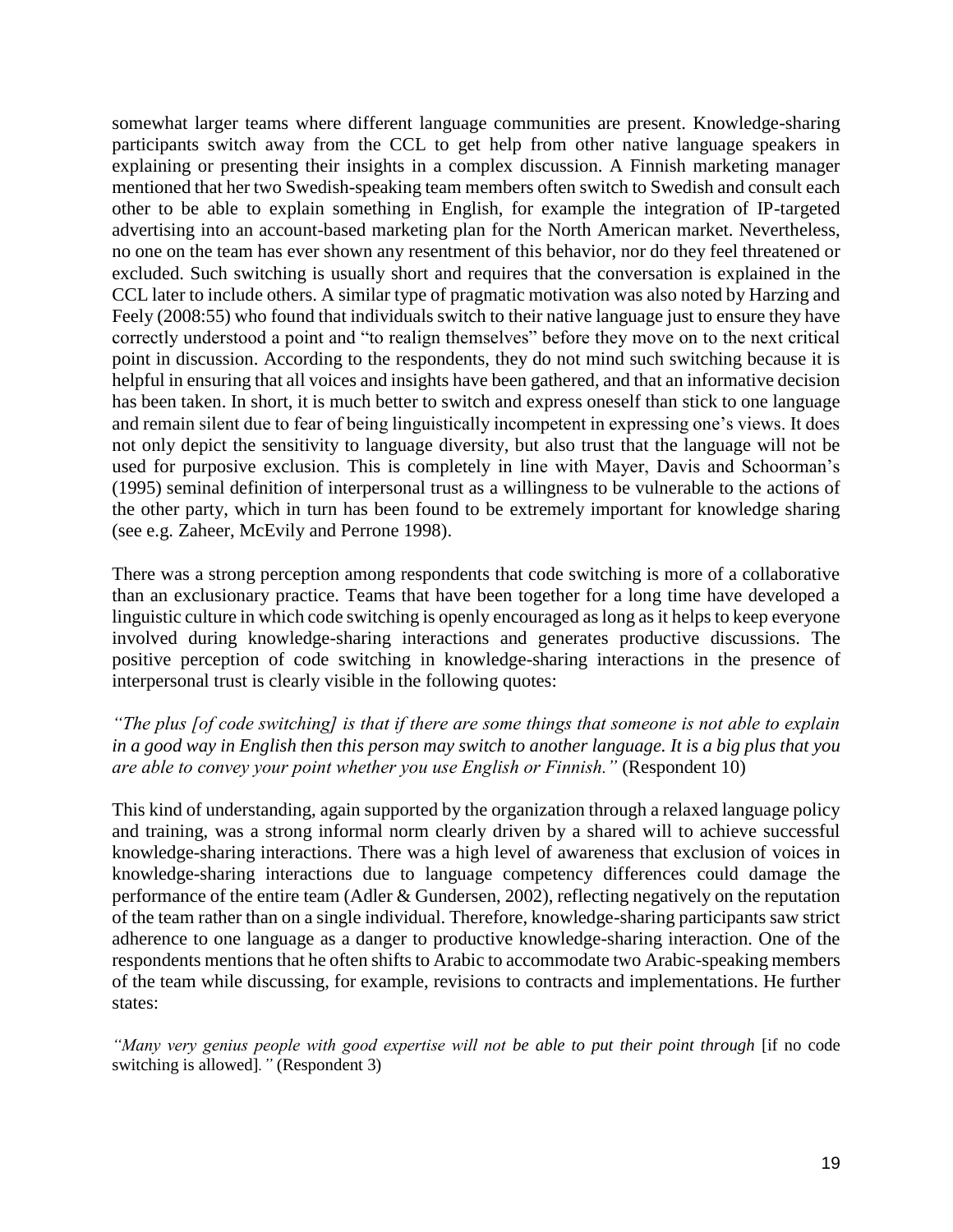Moreover, some respondents state that inflexibility toward the use of multiple languages in knowledge-sharing interactions can also be "problematic". Knowledge-sharing participants with strong proficiency in the common language could easily dominate discussions. They could get their arguments accepted because of their superior linguistic ability while others, who have low proficiency in the CCL, would experience loss of rhetoric prowess and, consequently, of their voice. Taking advantage of the low linguistic competency of others could effectively kill the very purpose of knowledge-sharing interaction, that is, the exchange of ideas and mutual learning. Moreover, the relationship between knowledge-sharing participants could become strained, diminishing future knowledge-sharing possibilities (Aichhorn & Puck, 2017a).

In short, code switching during knowledge-sharing interaction is seen as a behavior that provides a level playing field among linguistically diverse knowledge sharing participants. This awareness existed widely at different levels of the organization, thereby shoring up the support for code switching. There was a strong awareness of potential drawbacks caused by using one language only, which was also promulgated by the management. Employees used code switching as an inclusionary rather than exclusionary practice in knowledge sharing interaction. This ability of employees to actively participate in knowledge sharing discussion, utilize their knowledge and be a productive team member further strengthened interpersonal trust among knowledge sharing participants at Gamma, in what we interpret as a virtuous circle empowering organizational members to attempt to contribute with their best insights even in the absence of full CCL fluency. Consequently, code switching was found to curtail asymmetric knowledge contribution in knowledge sharing interactions by reducing what Piekkari et al. (2014) call a silencing effect staying quiet during discussion due to lack of proficiency in the common language.

From a faultline perspective, what seems to underpin these sentiments is a shared view of code switching as a benign behavior aimed at optimal outcomes for the company, rather than optimizing on or benefiting from the ignorance of others. In the presence of this belief, code switching is accepted and even encouraged, and does not trigger latent faultlines even if others are momentarily excluded from the conversation. This holds true if and insofar as these others trust the potential vulnerability they incur through momentary lack of comprehension to not be used against them. However, as pointed out above, this is again based on strong norms and well-established practices such as switching only for short periods of time and explaining the conversation in CCL later on.

#### **4.3 Supporting knowledge contextualization**

Code switching is helpful for contextualization of knowledge, particularly when knowledgesharing interaction is conducted in the CCL language among linguistically diverse employees. The basic task in any kind of knowledge-sharing interaction is to convey to others the value and application of the knowledge being shared. The real knowledge sharing happens when knowledgesharing participants put forth their insights, instinctual knowledge and experiences in the common context so it is understandable to all. For example, when a team of engineers tries to solve an engine vibration issue, knowledge sharing is not simply about telling others what one knows about engine vibration. It involves communicating knowledge taking into consideration engine-related factors such as age, model and place of installation, as well as the other participants' characteristics such as area of specialty and experience. This contextualization of knowledge is the most critical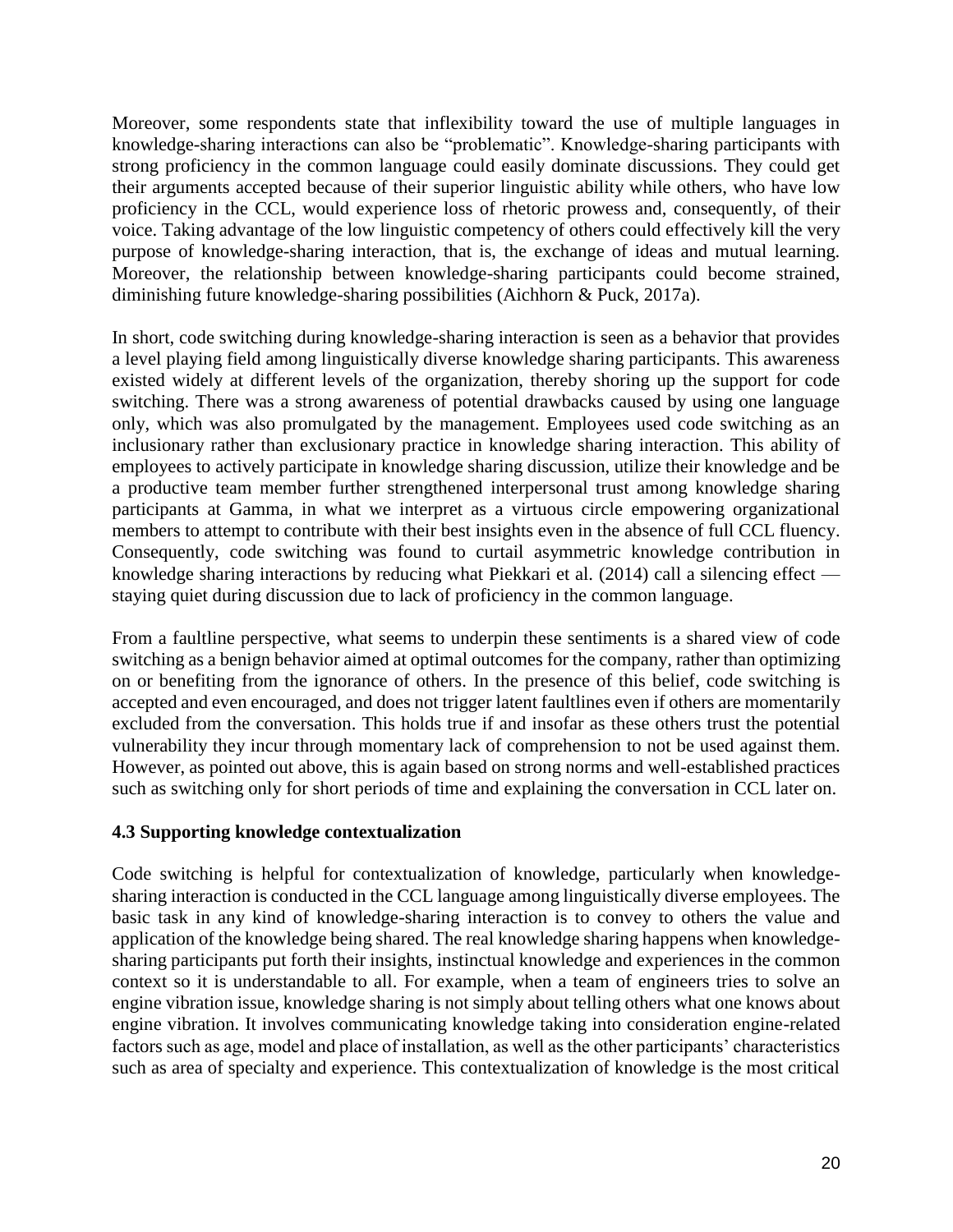and challenging aspect of knowledge sharing (Ahmad, 2017; Holden & von Kortzfleisch, 2004; Liyanage et al., 2009).

According to the respondents, linguistic diversity among knowledge-sharing participants negatively influences the contextualization process because significant cognitive resources are wasted on dealing with language-proficiency-related issues, not only of their own but also of others. Volk, Köhler, and Pudelko (2014) call it "brain drain", which can happen in knowledgesharing interactions when a participant's cognitive capability is depleted because most of their working memory (attention) is dedicated to correcting their usage of the non-native language rather than to task-related thinking and reasoning. Knowledge-sharing participants find code switching a useful strategy because it reduces brain drain. By switching to another language, employees try to avoid language-related thinking and focus on the different aspects of the knowledge-sharing situation. It helps them during the knowledge contextualization process because they can focus on discussing the matter in question, for example, when explaining to someone how to insulate a turbine from the hot gas stream in a faulty engine, rather than on language issues. One of the respondents analogized the knowledge-sharing interaction to open turbulent sea stating,

#### *"For real deep diving* [to develop a strong understanding]*, if you are not good enough with your language, you must switch to another language.*" (Respondent 17)

The analysis of the data shows that code switching helps knowledge contextualization in three ways. First, code switching allows code selection, that is, using the most appropriate language for discussing a topic whenever possible. Many respondents mentioned that some concepts can be expressed better in one language than in another. Similarly, some words from a specific language seemed more coherent and relevant to express an idea than others. For example, when a discussion shifts to local matters such as local laws on human resources and procurement-related legal requirements, the language of the discussion also changes.

#### *"Normally the topics involving local policy, for example, local laws, labor laws, or things like that trigger language change."* (Respondent 14)

This is because such local matters are written and expressed in the local language. Local governmental institutions make these laws and requirements not only using the local language but also applying it to the local context. Therefore, explaining these types of topics in another language, such as English, requires considerable effort. Some concepts are coded in the language in which they were written and learned and, for that reason, are more accessible when the same language is used for retrieval (Hadjichristidis et al., 2016). The knowledge-sharing participants mentioned that switching to the original language of the content is a useful strategy for building constructive and efficient discussions. The absence of switching means extra effort for translating, which though not impossible, would waste time and energy and distract knowledge-sharing participants from the real problem under discussion. Moreover, not switching languages does not add any value to the knowledge-sharing interaction, as one of the interviewees said:

*"It is quite useless. It does not make sense . . . and it would not add anything or value in our discussion, for example, regarding solving a problem."* (Respondent 13)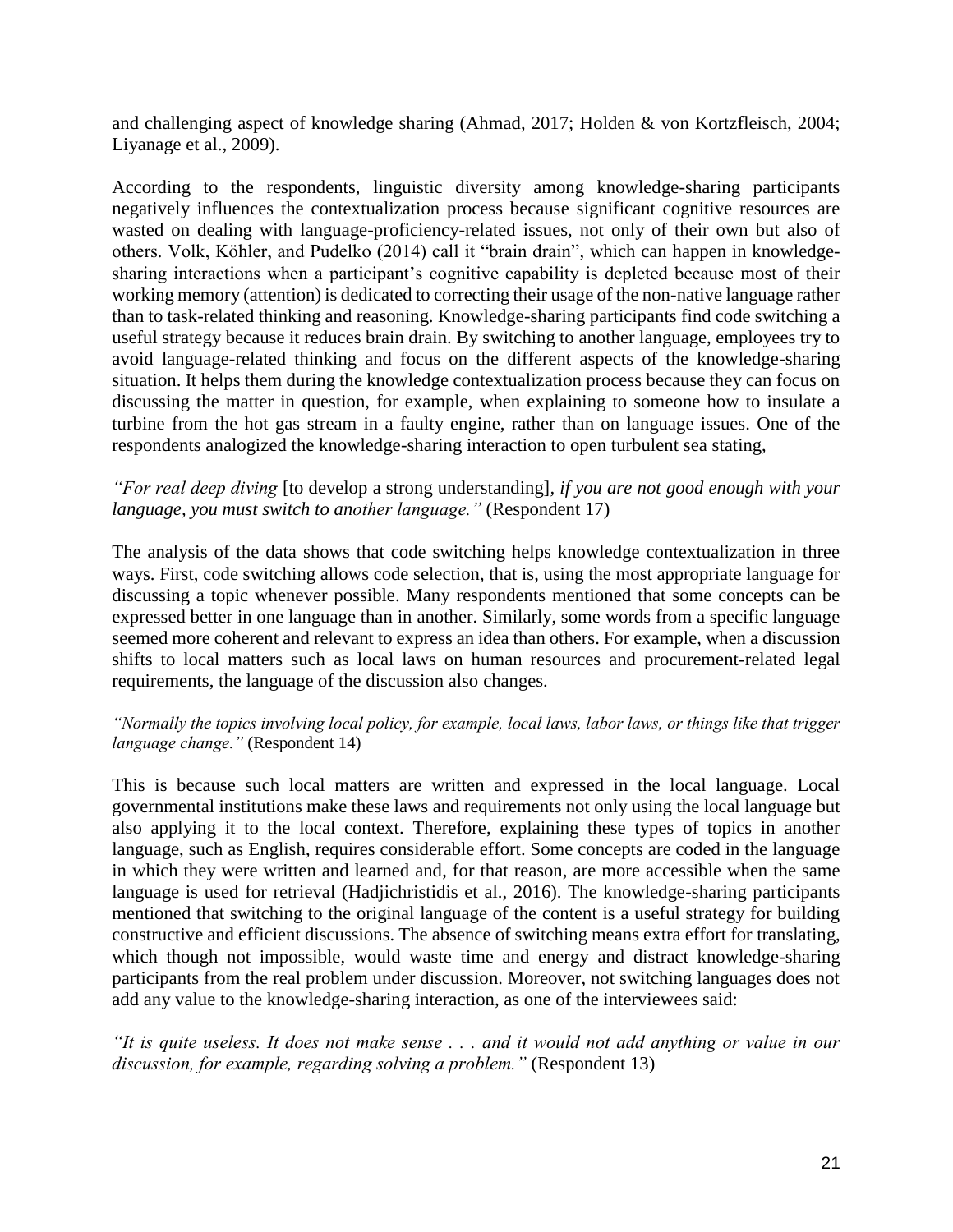Second, code switching also helps in knowledge contextualization, specifically in searching for the words to describe a problem. The analysis shows that knowledge-sharing participants quite often end up in a situation where they forget a word or a lexical unit in the middle of knowledgesharing interaction. Many interviewees underlined word search as a common phenomenon. One of the employees stated:

*"I do not always know or remember the words to describe my situation, particularly when I am under pressure, for example, while discussing production problems with engineers."* (Respondent 11)

Although word search situations can arise in any kind of interaction, it was considered problematic specifically in knowledge-sharing interactions because they break the chain of thought and the flow of the interaction. It is not only embarrassing but it also shifts one's thinking from the content of the discussion to finding the right word. Instead of figuring out the right word, it is better to simply add the word from another language:

*"Sometimes in the middle of critical discussion it happens that I cannot remember the word in English or Spanish, then I can use another language, for example, with my Dutch colleagues I sometimes use German words."* (Respondent 4)

Most of the time, other knowledge-sharing participants, e.g. for example, Dutch employees in the aforementioned case,—understand the code-switched words due to their previous experience and understanding of the language. Consequently, the knowledge-sharing interaction continues without any distraction. However, if the code-switched word or sentence is not understood by other knowledge-sharing participants, explanation in English is required. Even though there is always the possibility that the code-switched content has to be explained later in the CCL, employees practiced code switching because even if they do not switch, they have to give an explanation about the forgotten word anyway. One of the Finnish interviewees called such code switching "trying your luck," since sometimes it works and sometimes it does not. But if it works, they may do away with the extra work of explaining and instead focus on the critical matters at hand.

Third, code switching helps knowledge contextualization through message reiteration. Many respondents mentioned that repeating critical points is a common strategy for building a shared understanding of a topic or problem. For example, after explaining a complex process such as abrasive blasting, a knowledge-sharing participant repeats the important points of the entire process. Similarly, a team leader can summarize the discussion to clarify the progress being made. Furthermore, knowledge-sharing participants' language diversity provides an extra option for message reiteration through code switching - the message is not repeated in the same language but in a different one. Thus, knowledge-sharing participants can decipher the meaning and make sense of critical information better when repeated in two different codes. It is helpful in reinforcing and clarifying the message particularly when "it has already been transmitted in one code, but not understood properly" (Eldrige, 1996:306). This also represents a collective effort to use diverse language resources that are at knowledge sharing participants' disposal to enhance knowledge sharing quality. Moreover, it shows a strong norm of language accommodation, and a positive attitude toward multilingualism and its productive utilization in knowledge sharing interactions.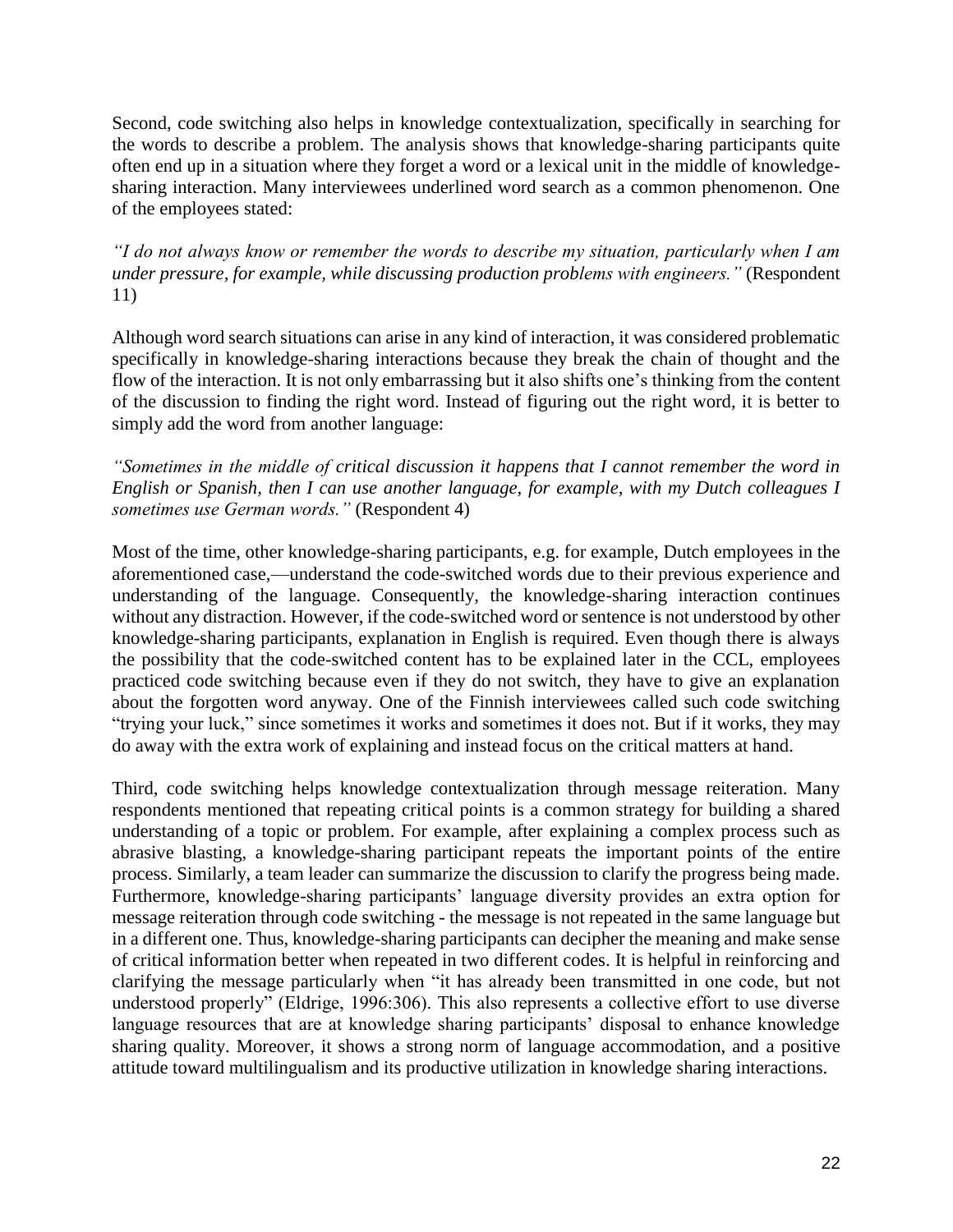In short, code switching reduces cognitive load and helps knowledge contextualization by making knowledge-sharing interaction more efficient. Rather than worrying about task-irrelevant nuances created by language diversity, knowledge-sharing participants are able to spend more cognitive resources on building a useful dialogue by sharing their opinions, making it more likely that knowledge sharing will be successful. From a faultline perspective, this emphasis on dialogue oriented toward achieving a common goal means that instances of code switching are not interpreted as being of negative intent, whereby interlocutors can avoid activating the latent faultlines that certainly are often present in these situations.

# **5. Discussion**

In contrast to most previous research on code switching in knowledge sharing in MNCs (e.g., Harzing & Feely, 2008; Neeley et al., 2012; Tenzer et al., 2014), the present study indicates that code switching is not necessarily merely a form of linguistic interference. It can also be intended -and often functions - as a strategic behavior that helps build efficient and successful knowledgesharing interactions by drawing on multiple languages. Specifically, we find that code switching supports knowledge-sharing interactions between linguistically diverse employees in three ways: (i) it helps them develop and maintain a standardized technical vocabulary, (ii) it makes knowledge sharing more inclusive, and (iii) it enhances the contextualization of knowledge.

The development and maintenance of a standardized technical vocabulary during knowledgesharing interactions supports knowledge-sharing through its critical role in decoding, articulating and translating knowledge. A standardized vocabulary provides consistency in knowledge-sharing interactions conducted in other languages than the CCL, lowering the risk of word loss and confusion. As for how code switching helps make knowledge sharing more inclusive, we find that shifting between different languages in knowledge-sharing interactions can help compensate for imbalances in participants' CCL proficiency, thereby making their interactions more collaborative and constructive. Finally, code switching enhances knowledge contextualization by helping reduce language-related distractions, as individuals can select the appropriate language for discussing specific topics, solving word-search problems and reiterating messages. In short, code switching acts as a corrective mechanism that ensures cognitive resources are not exhausted by dealing with issues related to language diversity, and hence can be devoted to what is necessary, that is, knowledge explanation and comprehension.

Reconciling these findings with previous research that takes a negative view of code switching highlights the role of pragmatism in leveraging the potential benefits of code switching during knowledge-sharing interactions. Successful knowledge sharing is important for job security, career advancement and improving performance. Disapproving of code switching may result in vocabulary loss, exclusion of insights from linguistically deficient participants and waste cognitive resources. These constitute important reasons for knowledge-sharing participants to ignore the negative aspects of code switching and focus more on its benefits.

Then why is it that code switching is not always problematic? The faultline perspective we have applied in this paper helps discern certain boundary conditions for this. The Faultline Theory (Lau & Murnighan, 1998, 2005) holds that characteristics constituting latent dividing lines between subgroups may exist in any group, and when they are activated, subgroups tend to form along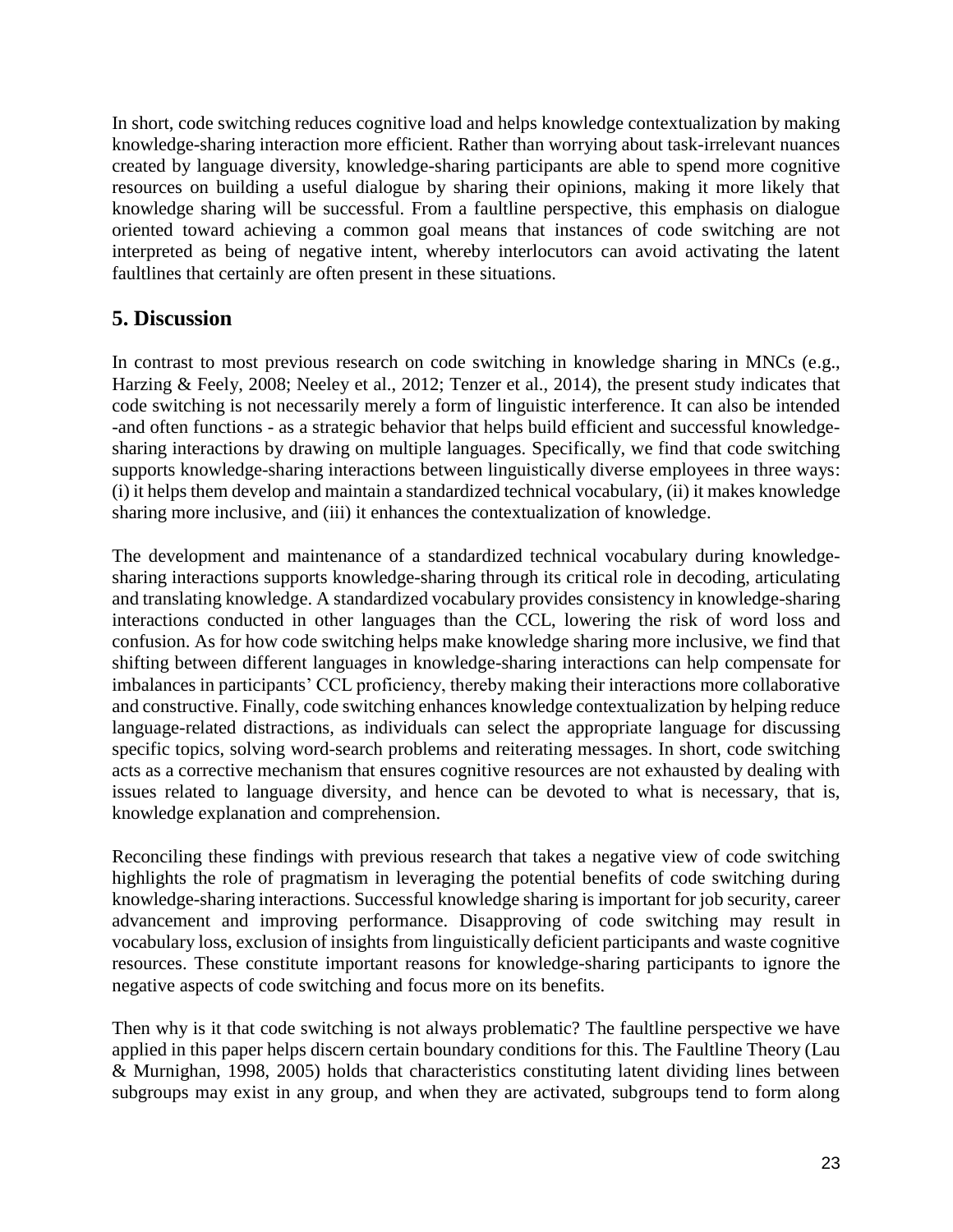them, leading to heightened conflict and reduced trust between subgroups. However, which characteristics will be activated - if indeed any - is a cognitive social process (Homan et al., 2007; Jehn et al., 2009; Jehn and Bezrukova, 2010), meaning that the outcome is not predetermined. It is also contextually embedded, meaning that it is influenced by factors such as organizational culture.

Our empirical results suggest that at Gamma, as opposed to other cases documented in prior research (e.g. Hinds et al., 2014), variation in language skills was not active as a characteristic that generated dividing lines among employees. The absence of active language-based faultlines, along with commonly accepted and vigorously enforced organization-level language norms, allowed interlocutors to trust that others' code switching held no malicious intent and enabled them to interpret it primarily in practical terms. Formal approval of multilingual communication and a flexible CCL policy helped legitimate employees' tendency to leverage their diverse linguistic skills during knowledge sharing in the three ways we have described earlier. Intention to switch was not interpreted negatively because Gamma staff, based on accrued experience and support by organizational policy, believed that code switching would not be used for pursuing hidden agendas, such as exclusion of others' opinions during knowledge sharing interactions. At the same time, employees proactively, assiduously and collectively maintained a shared base of understanding in the form of a core technical vocabulary in English.

Why did this pattern emerge in Gamma but not in other cases studied in prior research? We suggest that this is due to the history and organization of the company. Faultline research has found that groups' tendency to split along salient characteristics can be buffered by organizational mechanisms. Subgroups are likely to persist once they have formed, particularly if they are limited in number and similar influence (Lau & Murnighan, 1998; see also Polzer et al., 2006), but such competition among a few centers of power did not feature prominently at Gamma due to its extensive decentralization. Nor were there strong tensions between HQ and subsidiaries, as HQ had historically taken a pluralistic approach towards the subsidiaries under its remit. Our interpretation is that these circumstances had helped keep linguistic differences non-salient as a basis for subgroup formation. This tendency was further supported by a relatively high level of identification with Gamma across units, in line with Jehn and Bezrukova's (2010) finding that the extent of subgroup members' identification with a 'meta-identity' that stretches across faultlines tends to moderate the impacts of faultlines on group processes.

Overall, we believe that attitudes vis-à-vis code switching at Gamma can be understood in terms of a self-reinforcing loop of interpersonal trust, code switching and knowledge sharing, embedded in an organizational context with strong norms that encouraged, and to a certain extent, even forced individual actors to ignore potential faultlines. Knowledge sharing abetted by code switching requires a certain level of trust, but when successful, it also reinforces trust and facilitates further knowledge sharing. Six and Sorge (2008) argue that individuals demonstrate their trustworthiness by signaling the ability to perform according to the expectations of relevant others, and the intention to do so in the future as well. These signals, known as positive relational signals (Lindenberg 1997, Wittek 1999), engender positive affect on other actors and hence perpetuate or reinforce trust. We believe that code switching sends positive relational signals as it allows individuals to see its benefits in practice (Wittek, 1999). The organization plays a critical role in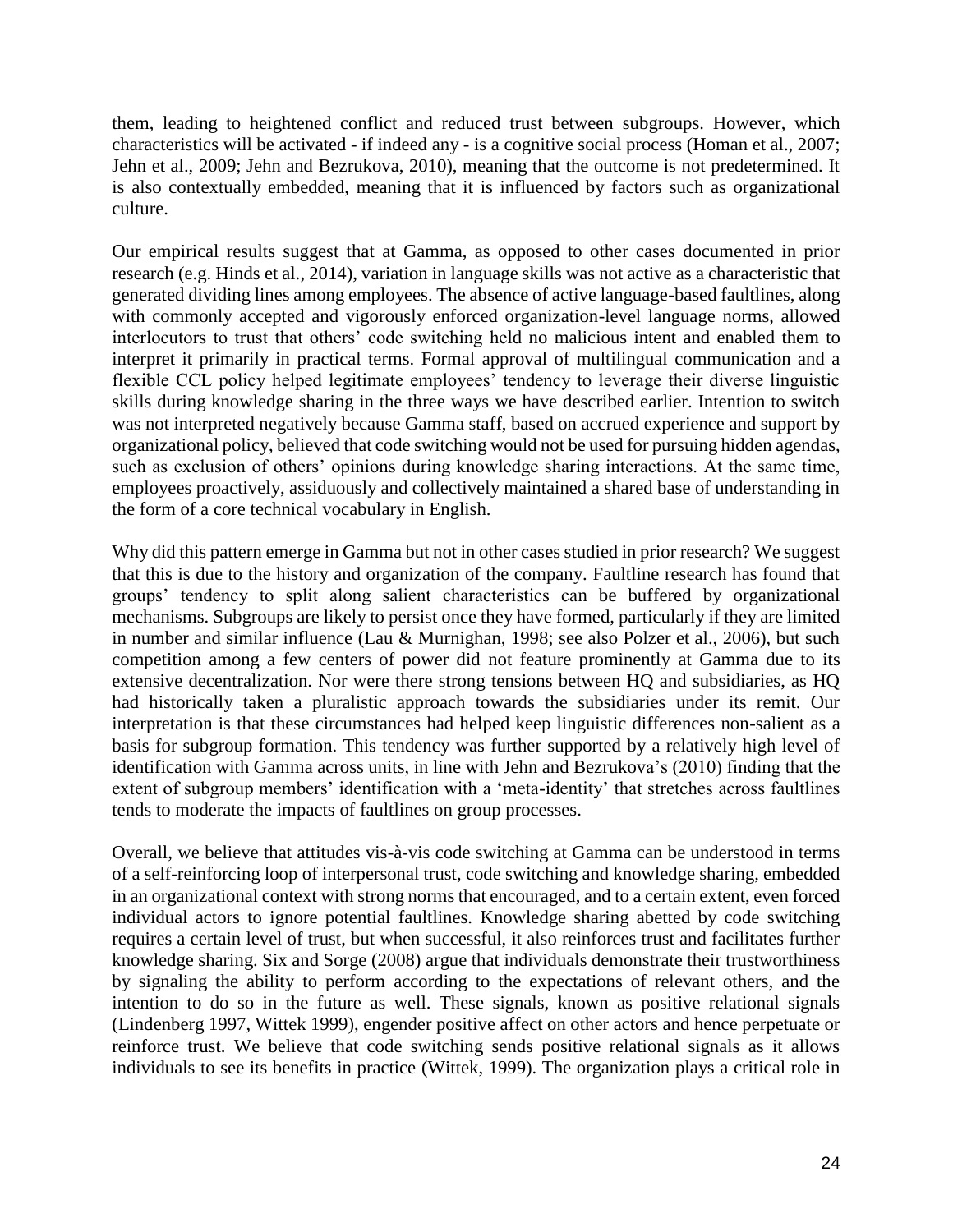the generation and inference of such signals by managing the context of this process so that certain interpretations are supported and others are seen as irrelevant. Figure 1 summarizes these findings.



Figure 1: Summary of findings

### **6. Conclusion**

Operating in a multilingual environment adds significant complexity to knowledge-sharing interactions, even when participants can draw upon a widely spoken common corporate language. Our findings offer significant insights into how MNC employees handle this complexity, where using multiple languages is not only a factor that complicates their knowledge-sharing interactions but also plays an important role in solving communication-related problems. Language diversity undeniably increases the ambiguity and complexity of knowledge-sharing interactions in MNCs (e.g., Ahmad, 2017; Feely & Harzing, 2003), making adjustments in linguistic behavior imperative for the success of these interactions. Based on the findings in this study, we propose that code switching plays a key role among these linguistic adjustments.

Our respondents' positive assessments of code-switching behaviors for knowledge sharing purposes underlines the importance of adjusting linguistic behavior to the affordances and constraints of participants' linguistic capability as well as corporate language policies. Granted, at Gamma such adjustments were undertaken within the bounds of strong norms and established practices helping maintain an inclusive climate, such as code switching only briefly and following up with an explanation of what was said. Prior research (e.g., Neeley, Hinds & Cramton, 2012, Tenzer & Pudelko 2015) strongly suggests that if such norms are not adhered to, e.g. some interaction partners switch codes for a significant part of the conversation, the positive impacts of code switching will quickly deteriorate. Yet even with this caveat, we argue that some purposes of code switching in knowledge-sharing interactions cannot be achieved through any other communicative strategy. For example, it is the only strategy that provides a quick fix for linguistic deficiencies in knowledge-sharing interactions and helps to perform responsibilities related to knowledge transfer. Without code switching, linguistically less skilled individuals have no other option but to stay quiet or abstain from attending knowledge-sharing interactions.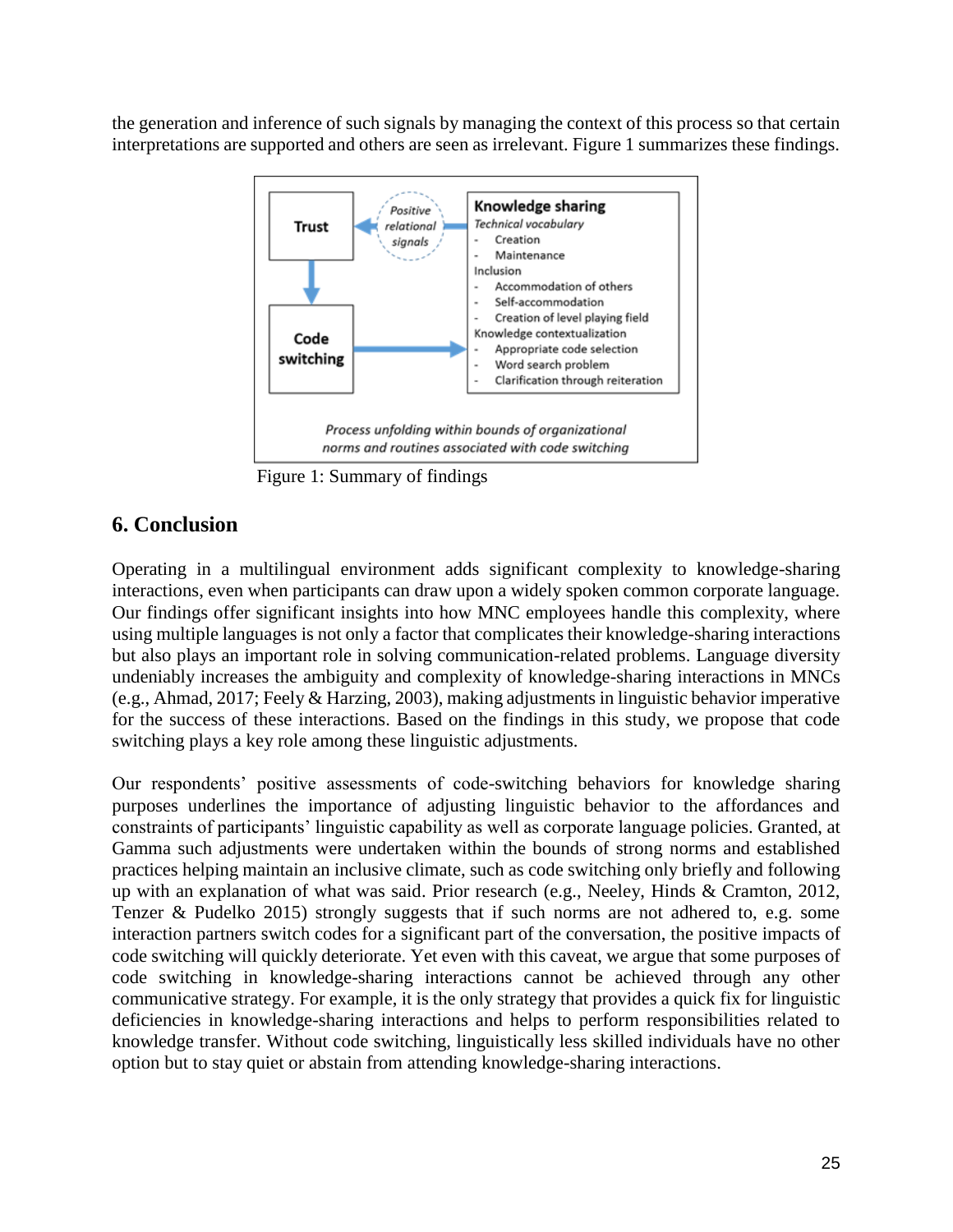#### **6.1 Theoretical contributions**

By underlining the positive impacts of code switching on knowledge-sharing interactions, this study makes a significant contribution to existing research on how language influences knowledge sharing in multilingual organizations in general (Ahmad & Widén, 2015; Lüdi et al., 2013), and specifically in MNCs (Lauring & Selmer, 2011; Mäkelä, et al., 2007; Marschan-Piekkari et al., 1999). Previous research suggests that acceptance of language diversity enables a broader range of individuals to contribute their diverse insights and viewpoints, which can be useful for challenging taken-for-granted assumptions and can lead to a more productive knowledge-sharing dialogue (Lüdi et al., 2013). The findings in this study suggest that tolerance of language diversity potentially contributes more to successful communication than diverse insights. Linguistic behaviors such as code switching can enhance the quality of knowledge sharing through interaction patterns such as repetition of messages in multiple languages and confirmation of understanding among colleagues in their own native language. Such interaction patterns can bring valuable depth to knowledge-sharing interactions by sensitizing actors to misinterpretations and superficial understandings.

Consistent with recent research on knowledge sharing between speakers of different languages in MNCs (e.g. Aichhorn, & Puck, 2017b; Ahmad, 2017; Lauring & Selmer, 2011; Schomaker, & Zaheer, 2014), this study supports the view that successful knowledge sharing does not solely depend on CCL competency. While a certain level of competency in a shared or corporate language is a threshold requirement for knowledge sharing, this study shows that knowledge and skillful use of other complementary languages are also very important. It is rare that individuals develop native-level proficiency in foreign languages, which means there will always be some deficiency and variance in employees' linguistic competency. Due to the collaborative and interactive nature of interpersonal knowledge sharing in multilingual MNC environments, it is not always one's own linguistic competency that matters for successful knowledge-sharing interactions, but also that of others. Many respondents reported switching to the language(s) of other participants during the knowledge-sharing process, underlining that code switching also provides a mechanism for accommodating others' relative lack of linguistic skills; this also emphasizes that competency in other languages besides the corporate one is extremely important for knowledge sharing between linguistically diverse individuals. This makes these skills highly relevant for MNCs, given their dependence on successful knowledge sharing and the multilingual nature of their workforce.

Moreover, if such linguistic patterns are accepted in multilingual knowledge-sharing interactions, they could become habitual and potentially be useful in interactions that would otherwise be carried out monolingually. It is not difficult to imagine a situation where a group of actors sharing knowledge in their native language would ameliorate or deepen their interaction by code switching into a foreign language. Exploring this possibility constitutes an obvious suggestion for future research.

Quite often nonnative speakers enter discussions insecure and unconfident because of their constrained ability to interact in a foreign language (Aichhorn & Puck, 2017a). Limited semantic transferability and lingua-cultural differences in discourse practice can make multilingual knowledge sharing a stressful activity. Moreover, emotional and identity crises regarding the usage of a specific foreign language could surface (Vaara et al., 2005). How employees develop successful knowledge-sharing interactions despite the challenges brought about by the need to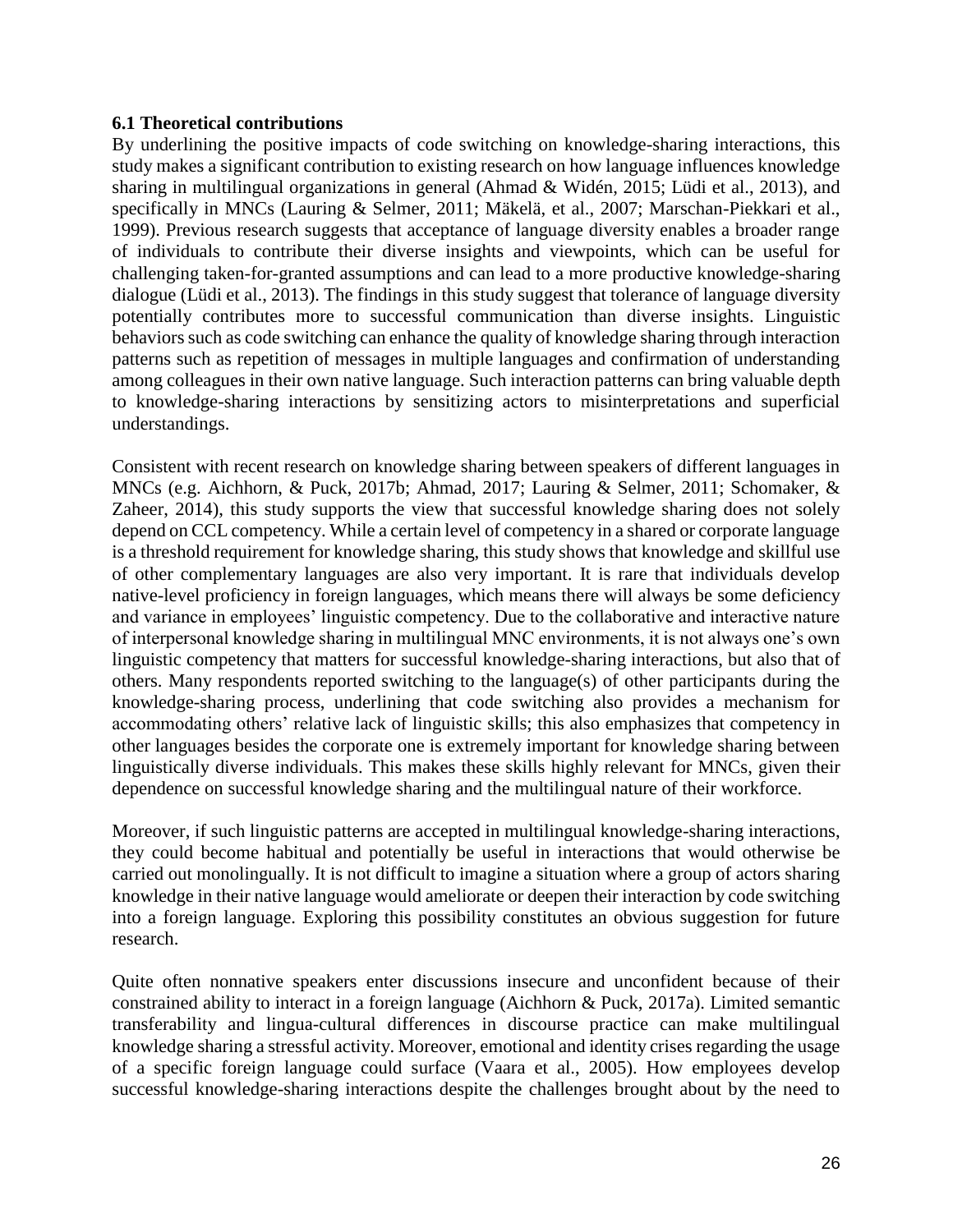operate across language boundaries is still a relatively underexplored area (Aichhorn, & Puck, 2017b; Ahmad, 2017). A notable exception in this regard is the work of Sunaoshi, Kotabe, and Murray (2005). They showed how during technology transfer, American and Japanese production floor workers draw extensively on demonstrability and drawability techniques to counter linguistic and cultural distance. Our study contributes to this area of research by showing how code switching can be used to overcome some of the language-related issues in multilingual knowledge-sharing interactions.

In addition to identifying the positive aspects of code switching, this study also unravels the importance of mutual trust, organizational environment and its language-related policies which form the supportive conditions required to actualize positive implications of code switching for knowledge sharing. This constitutes an important contribution because, as pointed out by Aichhorn and Puck (2017b), previous research lacks clear understanding regarding the underlying supportive conditions and processes that drive positive implications of language diversity in cross-linguistic communication such as knowledge sharing.

#### **6.2 Limitations**

In terms of limitations, our primary data were collected through personal interviews; no observations were carried out. Observation provides the opportunity to notice subtle and subconscious aspects of linguistic behavior as they occur, and therefore could have been extremely useful in studying the impact of code switching on knowledge sharing. Nevertheless, the organization was sensitive regarding its privacy and therefore did not allow any observations especially of knowledge-sharing interactions.

Another limitation of this study is the inclusion of only non-native English speakers in the sample. English was the corporate language of the organization. A positive attitude toward code switching in knowledge-sharing interactions could be partially the result of the sympathy that non-native English speakers have for each other. Nevertheless, our sample is justified by the fact that most English speakers in the world are non-native, and the same holds true in MNCs (Crystal, 2003). In terms of language representation, we also see the over-representation of native Finnish speakers in our sample as a limitation.

In this study, half of the interviewees were low- and middle-level managers, which meant that many of them had good English language skills. On the one hand, this is a strength of our study. It shows that employees switch between languages even when they can speak the common corporate language fluently, which underlines the intentional nature and functional role of code switching in knowledge-sharing interaction. On the other hand, it is a limitation in that it overlooks the non-managerial workforce, often composed of local employees who use local languages to conduct day-to-day tasks and sometimes do not even speak the corporate language (Barner-Rasmussen & Aarnio, 2011). Such employees would be very sensitive to code switching, particularly to English, because they operate mostly in monolingual environments. Individuals who have knowledge of multiple languages or who are constantly exposed to multilingual environments tend to show a more positive attitude toward code switching than those who are monolingual or operate mostly in monolingual environments (Dewaele & Wei, 2014). We suggest that future research focus on non-managerial employees as well as monolinguals to understand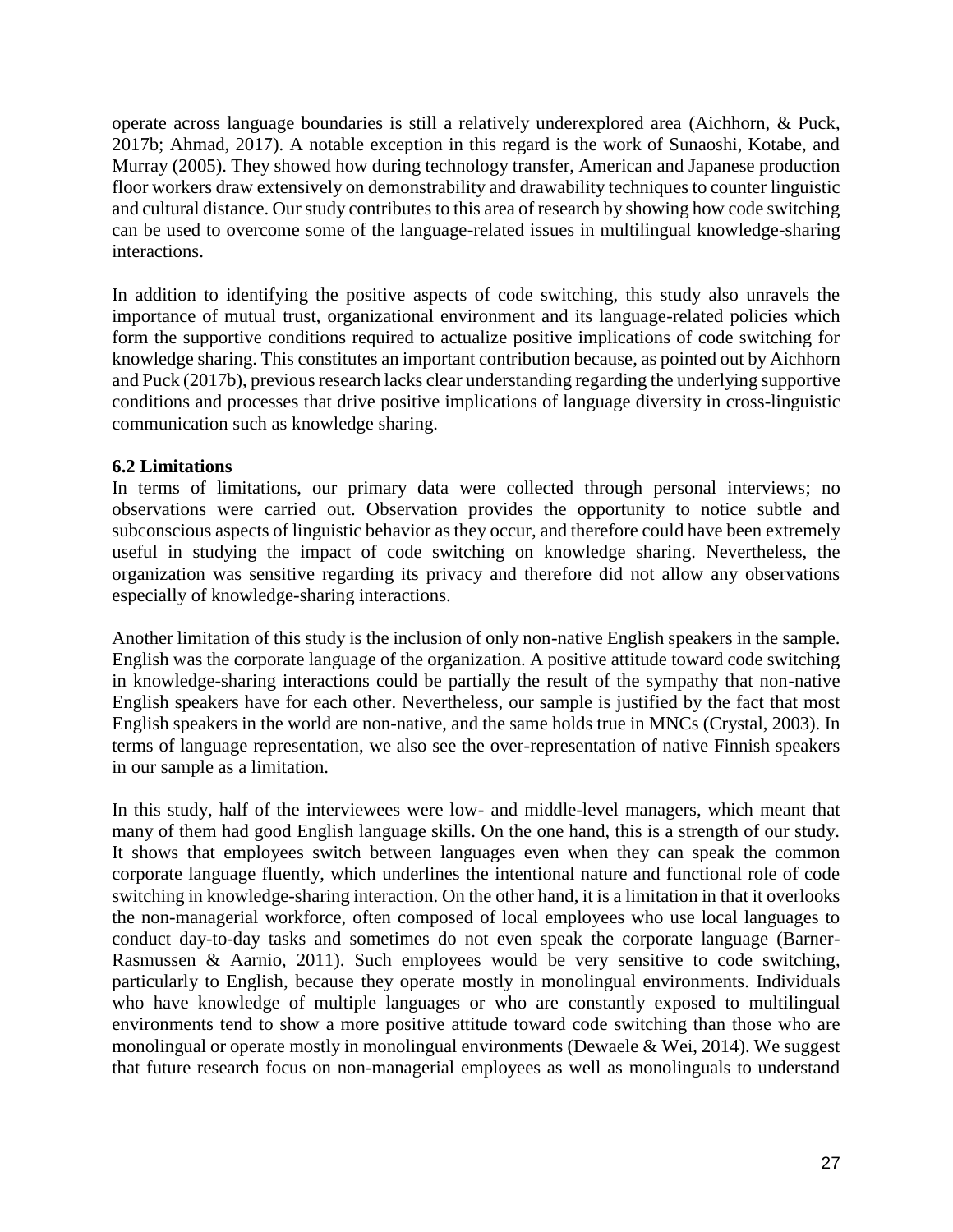whether the role of code switching in knowledge sharing changes with employees' hierarchical position, as well as personal and environmental multilingualism.

#### **6.3 Practical implications**

In terms of practical implications, we argue first of all that MNCs should support mixed language use ("multilingual franca approach"; Janssens & Steyaert, 2014), particularly in formal knowledge sharing interactions. In informal knowledge sharing interactions, knowledge sharing participants tend to be flexible toward language use (Tange & Lauring, 2009), but in formal knowledge sharing interactions such as team meetings, there is more pressure to adhere to a one-language policy (Aichhorn & Puck, 2017a). By officially allowing code switching, organizations can promote more participative knowledge-sharing interactions.

MNCs should also make an active effort to develop a culture of flexible language use. It is extremely important to eradicate negative perceptions regarding code switching among employees in order to reap its benefits in knowledge sharing. Sociolinguistic research tells us that the attitude toward code switching tends to shift and can become positive when individuals are able to grasp its potential benefits in social cohesion and communication (Montes-Alcalá, 2000; Penna, 2004). Keeping this in mind, it is important for organizations to educate employees on how code switching can enhance the effectiveness of information exchange. Internal communication channels, such as newsletters and intranets, can be used to publish successful experiences of employees' code switching.

Previous studies have suggested that MNCs should introduce training programs for improving knowledge-sharing experiences between employees (Cabrera & Cabrera, 2005). Traditionally, the focus has been on communication skills such as how to increase clarity in knowledge-sharing interactions (Bischof & Eppler, 2011). Our findings complement this view by indicating that MNCs could also use such training programs to teach how code switching can be used effectively for knowledge-sharing situations with linguistically and culturally diverse employees.

### **7. References**

Ackerman, M. S., Pipek, V., & Wulf, V. (2003). *Sharing expertise: Beyond knowledge management* MIT press. Adler, N. J., & Gundersen, A. (2007). *International Dimensions of Organizational Behavior* (5. ed). Mason, Ohio:

- South-Western Cengage Learning.
- Ahmad, F. (2017). Knowledge sharing in a non-native language context: Challenges and strategies. *Journal of Information Science,* 24(2), 248-264.
- Ahmad, F., & Widén, G. (2015). Language clustering and knowledge sharing in multilingual organizations: A social perspective on language. *Journal of Information Science, 41*(4), 430-443.
- Ahmad, F., & Widén, G. (2018). Knowledge sharing in multilingual organizations: Influence of code switching and convergence. *European Journal of International Management,* 12(2), 351-373.

Aichhorn, N., & Puck, J. (2017a). "I just don't feel comfortable speaking English": Foreign language anxiety as a catalyst for spoken-language barriers in MNCs. *International Business Review,*  doi:10.1016/j.ibusrev.2017.01.004

- Aichhorn, N., & Puck, J. (2017b). Bridging the language gap in multinational companies: Language strategies and the notion of company-speak. Journal of World Business, 52(3), 386-403.
- Ambos, T. C., & Ambos, B. (2009). The impact of distance on knowledge transfer effectiveness in multinational corporations. *Journal of International Management*, *15*(1), 1-14.

Appel, R., & Muysken, P. (2005). *Language, contact and bilingualism*. Amsterdam: Amsterdam Univ. Press.

Argote, L., & Ingram, P. (2000). Knowledge Transfer: A basis for competitive advantage in firms. Organizational behavior and human decision processes, 82(1), 150-169.

Atkinson, P. (1996). *Making sense of qualitative data: Complementary research strategies.* Sage Publications.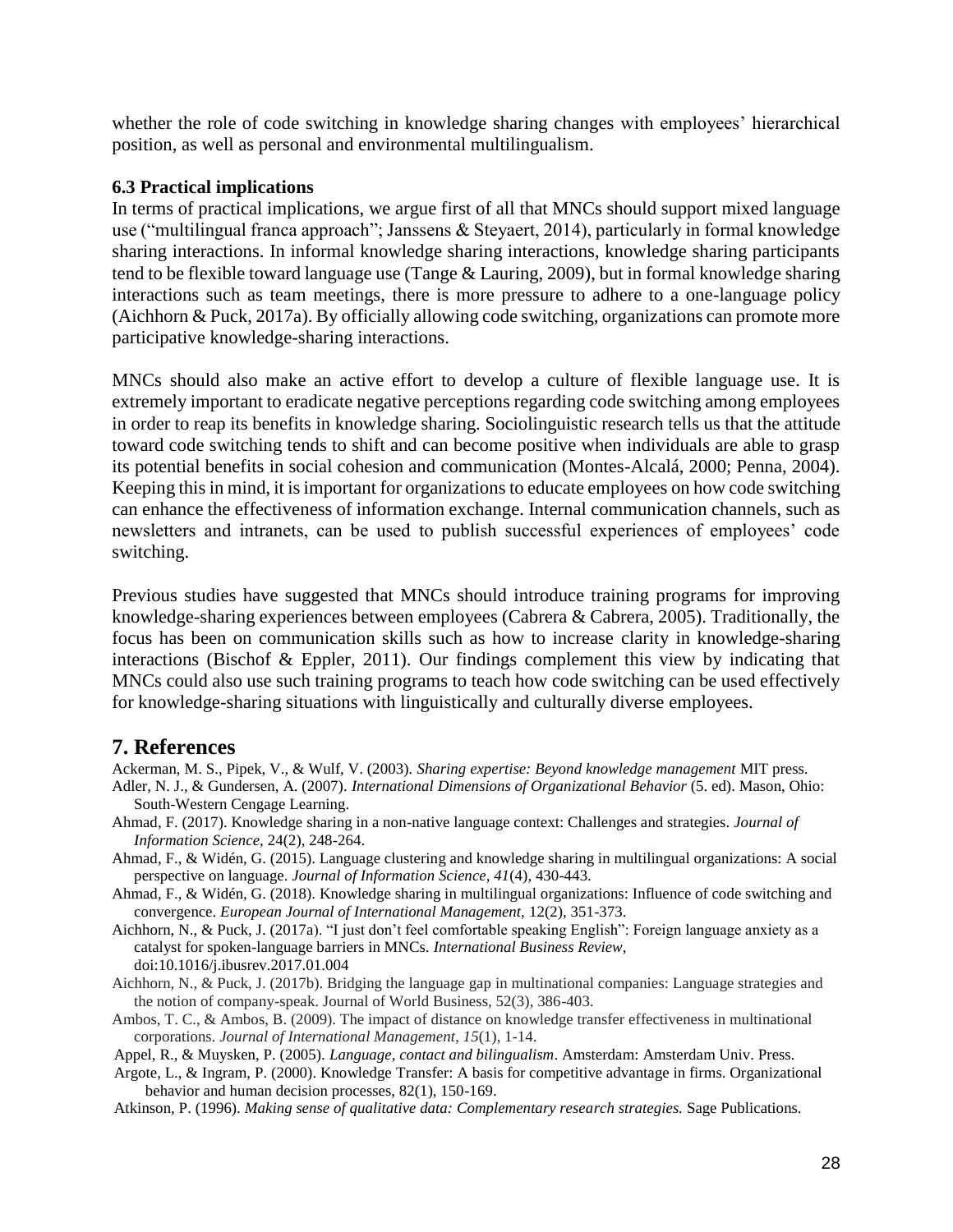- Atkinson, R., & Flint, J. (2001). Accessing hidden and hard-to-reach populations: Snowball research strategies. *Social Research Update, 33*(1), 1-4.
- Bailey, B. (2000). Social/interactional functions of code switching among Dominican Americans. *Pragmatics*, 10(2), 165-193.
- Baker, C., & Jones, S. P. (1998). *Encyclopedia of bilingualism and bilingual education*. Clevedon: Multilingual Matters.
- Balam, O., & de Prada Pérez, A. (2017). Attitudes toward Spanish and code-switching in Belize: Stigmatization and innovation in the Spanish classroom. *Journal of Language, Identity & Education, 16*(1), 17.
- Barner-Rasmussen, W., & Aarnio, C. (2011). Shifting the faultlines of language: A quantitative functional-level exploration of language use in MNC subsidiaries. *Journal of World Business, 46*(3), 288-295.
- Barner‐Rasmussen, W., & Björkman, I. (2007). Language fluency, socialization and inter‐unit relationships in chinese and finnish subsidiaries. *Management and Organization Review, 3*(1), 105-128.
- Barner‐Rasmussen, W., & Björkman, I. (2007). Language fluency, socialization and inter‐unit relationships in Chinese and Finnish subsidiaries. *Management and Organization Review, 3*(1), 105-128.
- Barner-Rasmussen, W., Ehrnrooth, M., Koveshnikov, A., & Mäkelä, K. (2014). Cultural and language skills as resources for boundary spanning within the MNC. *Journal of International Business Studies, 45*(7), 886-905.
- Bartlett, C. A., & Ghoshal, S. (2002). *Managing across borders: The transnational solution.* Harvard Business Press.
- Benson, E. J. (2001). The neglected early history of codeswitching research in the United States. *Language & Communication, 21*(1), 23-36.
- Bezrukova, K., Jehn, K. A., Zanutto, E., & Thatcher, S. M. B. (2009). Do workgroup faultlines help or hurt? A moderated model of faultlines, team identification, and group performance. *Organization Science*, 20: 35-50.
- Bischof, N., & Eppler, M. J. (2011). Caring for clarity in knowledge communication. *J.Ucs, 17*(10), 1455-1473.
- Björkman, A., & Piekkari, R. (2009). Language and foreign subsidiary control: An empirical test. *Journal of International Management*, 15(1), 105-117.
- Bot, C L J de, Broersma, M. E., & Isurin, L. (2009). Sources of triggering in code-switching. In I. Ludmila, D Winford & K D Bot (Ed.), *Multidisciplinary Approaches to Code Switching* (pp. 85-102). Amsterdam: John Benjamins Publishing.
- Brannen, M. Y. (1994). *"Your next boss is Japanese": Negotiating cultural change at a western Massachusetts paper plant.* University of Massachusetts.
- Brannen, M. Y. (2004). When Mickey loses face: Recontextualization, semantic fit, and the semiotics of foreignness. *The Academy of Management Review, 29*(4), 593-616.
- Brannen, M. Y.,., Piekkari, R., & Tietze, S. (2014). The multifaceted role of language in international business: Unpacking the forms, functions and features of a critical challenge to MNC theory and performance. *Journal of International Business Studies, 45*(5), 495-507.
- Brown, S. A., Dennis, A. R., Burley, D., & Arling, P. (2013). Knowledge sharing and knowledge management system avoidance: The role of knowledge type and the social network in bypassing an organizational knowledge management system. *Journal of the Association for Information Science and Technology, 64*(10), 2013-2023.
- Bullock, B. E., & Toribio, A. J. (2009). Themes in the study of code-switching. In B. E. Bullock, & A. J. Toribio (Eds.), *The Cambridge Handbook of Linguistic Code-switching* (pp. 1-18). Cambridge: Cambridge University Press.
- Cabrera, E. F., & Cabrera, A. (2005). Fostering knowledge sharing through people management practices. *The International Journal of Human Resource Management, 16*(5), 720-735.
- Chen, X., Li, X., Clark, J. G., & Dietrich, G. B. (2013). Knowledge sharing in open source software project teams: A transactive memory system perspective. *International Journal of Information Management, 33*(3), 553-563.
- Corbin, J., & Strauss, A. (2008). *Basics of qualitative research: Techniques and procedures for developing grounded theory* (3rd ed.) Sage publications.
- Creswell, J. W. (2012). *Qualitative inquiry & research design* (3rd ed.). Los Angeles: SAGE.
- Crystal, D. (2003). *English as a Global Language* (2. ed). Cambridge: Cambridge Univ. Press.
- Dalkir, K., & Liebowitz, J. (2011). *Knowledge Management in Theory and Practice.* MIT press.
- Deakin, H., & Wakefield, K. (2014). Skype interviewing: Reflections of two PhD researchers. *Qualitative Research, 14*(5), 603-616.
- Dewaele, J., & Wei, L. (2014). Attitudes towards code-switching among adult mono-and multilingual language users. *Journal of Multilingual and Multicultural Development, 35*(3), 235-251.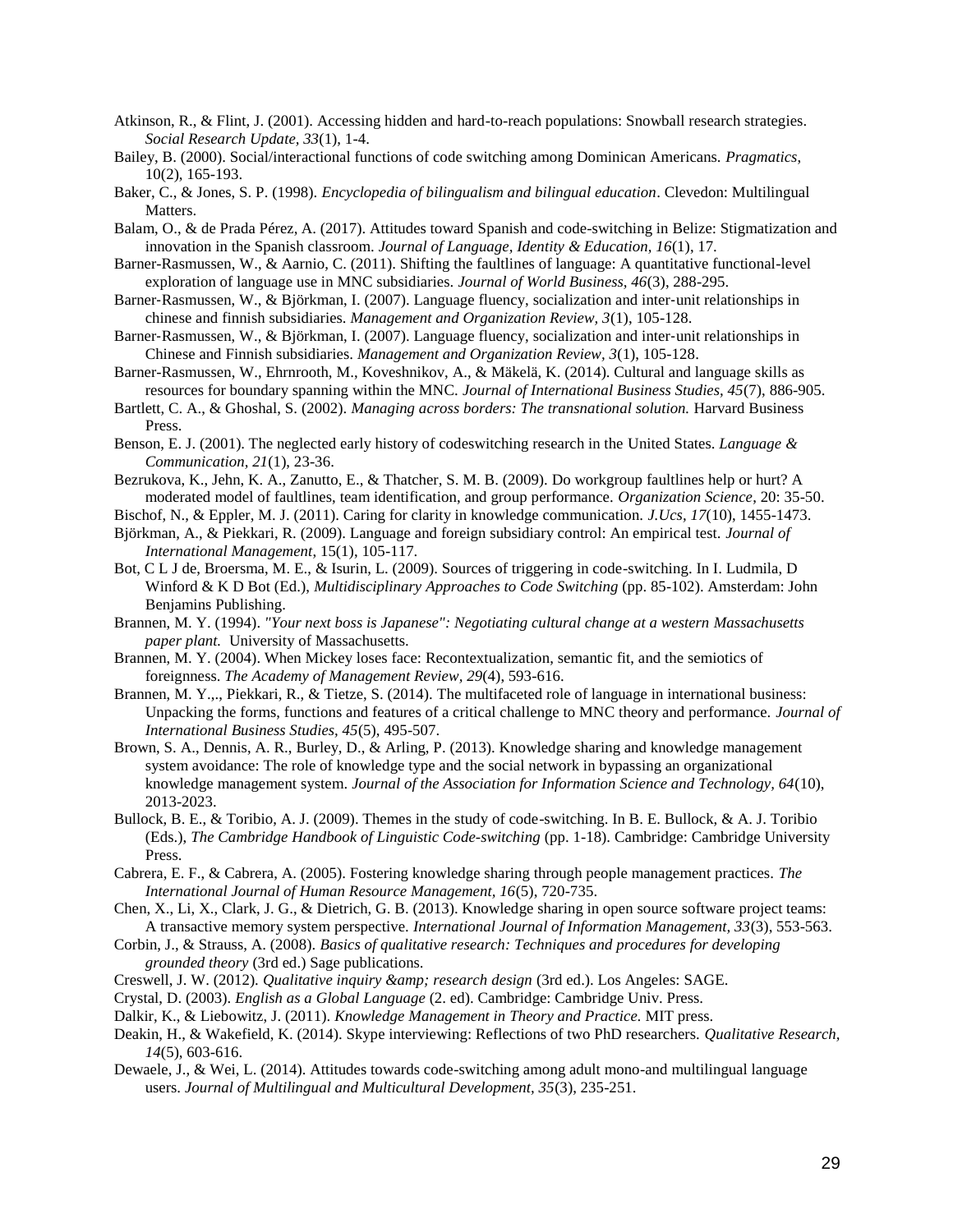- Dor, D. (2004). From Englishization to imposed multilingualism: Globalization, the internet, and the political economy of the linguistic code. *Public Culture*, 16(1): 97-118.
- Eisenhardt, K. M. (1989). Building theories from case study research. *Academy of Management Review, 14*(4), 532- 550.
- Eldridge, J. (1996). Code-switching in a Turkish secondary school. *ELT Journal, 50*(4), 303-311.
- Eppler, M. (2007). Knowledge communication problems between experts and decision makers: An overview and classification. *The Electronic Journal of Knowledge Management, 5*(3), 291-300.
- Feely, J. A., & Harzing, A. (2003). Language management in multinational companies. *Cross Cultural Management, 10*(2), 37-52.
- Foss, N. J., & Pedersen, T. (2002). Transferring knowledge in MNCs: The role of sources of subsidiary knowledge and organizational context. *Journal of International Management, 8*(1), 49-67.
- García, O., & Wei, L. (2013). *Translanguaging: Language, bilingualism and education*. Basingstoke: Palgrave Macmillan.
- Gardner-Chloros, P. (2009). *Code-switching*. Cambridge: Cambridge University Press.
- Genesee, F. (2003). Rethinking bilingual acquisition. In J. M. Dewaele, A. Housen & L. Wei, *Bilingualism: Beyond basic principles* (pp. 158-182). Clevedon: Multilingual Matters.
- Gephart, R. P. (2004). Qualitative research and the academy of management journal. *Academy of Management Journal, 47*(4), 454-462.
- Gertsen, M. C., & Søderberg, A. M. (2012). Inpatriation in a globalising MNC: knowledge exchange and translation of corporate culture. *European Journal of International Management*, 6(1), 29-44.
- Goldstein, T. (1997). *Two languages at work bilingual life on the production floor*. Berlin New York: Mouton de Gruyter.
- Grant, R. M. (1996). Toward a knowledge‐based theory of the firm. *Strategic Management Journal, 17*(S2), 109- 122.
- Grosjean, F. (1989). Neurolinguists, beware! the bilingual is not two monolinguals in one person. *Brain and Language, 36*(1), 3-15.
- Gullberg, M., Indefrey, P., & Muysken, P. C. (2009). Research techniques for the study of code-switching. In B. E. Bullock, & A. J. Toribio (Eds.), *The Cambridge Handbook of Linguistic Code-switching* (pp. 21-39). Cambridge: Cambridge University Press.
- Gumperz, J. J. (1982). *Discourse strategies* Cambridge University Press.
- Hadjichristidis, C., Geipel, J., & Surian, L. (2016). How foreign language affects decisions: Rethinking the braindrain model. *Journal of International Business Studies, 48*(5), 645.
- Hansen, M. T., Nohria, N., & Tierney, T. (1999). What's your strategy for managing knowledge. *Harvard Business Review, 77*(2), 106-116.
- Hardy, M. A. (2004). *Handbook of data analysis*. London: Sage.
- Harzing, A., & Feely, A. J. (2008). The language barrier and its implications for HQ-subsidiary relationships. *Cross Cultural Management: An International Journal, 15*(1), 49-61.
- Harzing, A., Köster, K., & Magner, U. (2011). Babel in business: The language barrier and its solutions in the HQsubsidiary relationship. *Journal of World Business, 46*(3), 279-287.
- Hedlund, G. (1986). The hypermodern MNC—A heterarchy? *Human Resource Management, 25*(1), 9-35.
- Hinds, P. J., Neeley, T. B., & Cramton, C. D. (2013). Language as a lightning rod: Power contests, emotion regulation, and subgroup dynamics in global teams. *Journal of International Business Studies, 45*(5), 536-561.
- Holden, N. J., & Von Kortzfleisch, H. F. (2004). Why cross-cultural knowledge transfer is a form of translation in more ways than you think. *Knowledge and Process Management, 11*(2), 127-136.
- Homan, A. C., van Knippenberg, D., Kleef, G. A., & de Dreu, C. K. W. (2007). Bridging faultiness by valuing diversity: Diversity beliefs, information elaboration, and performance in diverse workgroups, *Journal of Applied Psychology*, 92(5): 1189-1199.
- Hua, Z., & Wei, L. (2005). Bi- and multilingual acquisition. In M. Ball (Ed.), *Clinical sociolinguistics* (pp. 165- 179). Oxford: Blackwell.
- Huysman, M., & De Wit, D. (2004). Practices of managing knowledge sharing: Towards a second wave of knowledge management. *Knowledge and Process Management, 11*(2), 81-92.
- Ipe, M. (2003). Knowledge sharing in organizations: A conceptual framework. *Human Resource Development Review, 2*(4), 337-359.
- Janssens, M., & Steyaert, C. (2014). Re-considering language within a cosmopolitan understanding: Toward a multilingual franca approach in international business studies. *Journal of International Business Studies, 45*(5), 623-639.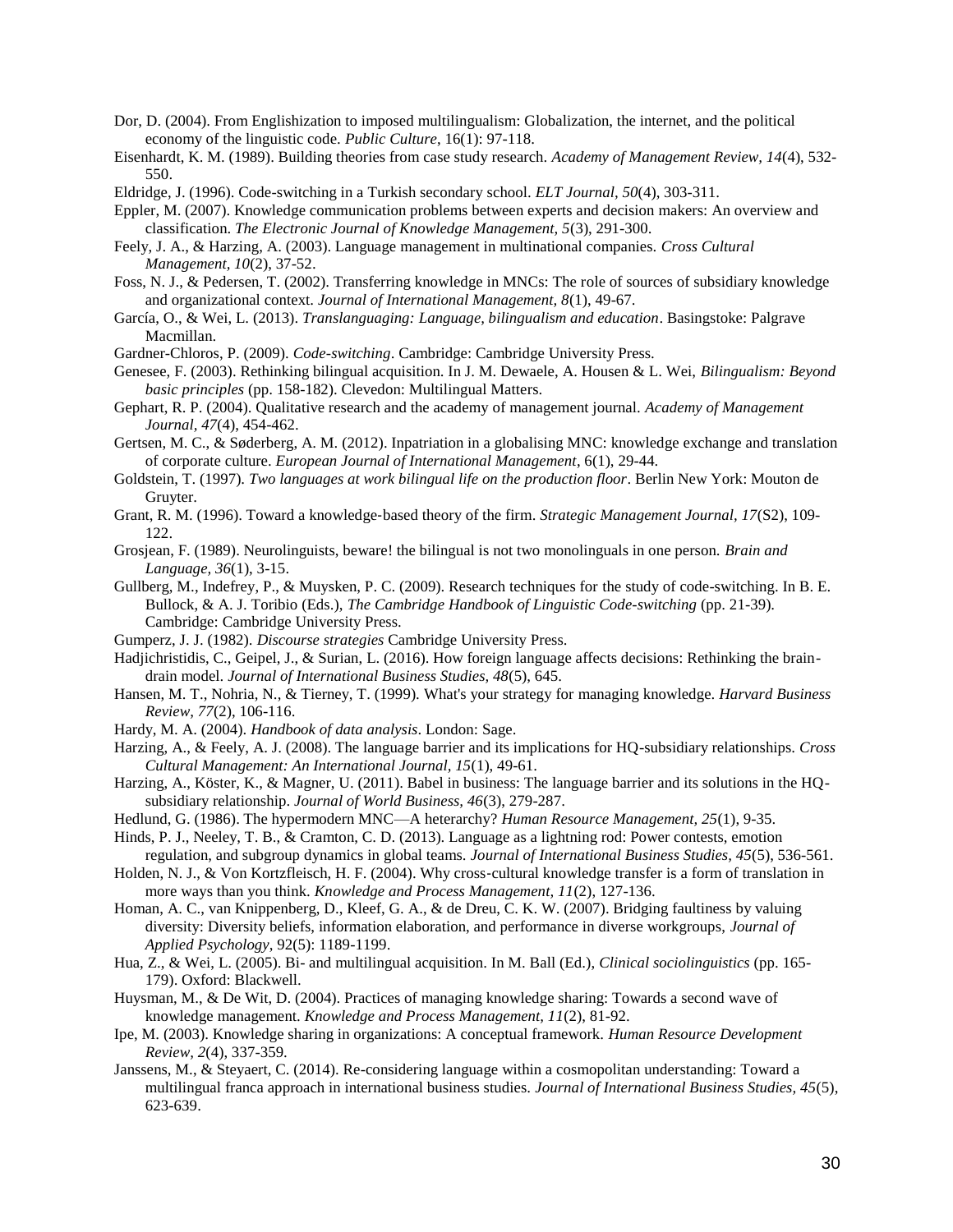- Janssens, M., Lambert, J., & Steyaert, C. (2004). Developing language strategies for international companies: The contribution of translation studies. *Journal of World Business, 39*(4), 414-430.
- John, L., & Lyn, L. (1994). *Analyzing social settings: A guide to qualitative observation and analysis*. Belmont, CA: Wadsworth.
- Jørgensen, J. N. (2008). Polylingual languaging around and among children and adolescents. *International Journal of Multilingualism, 5*(3), 159-275.
- Klitmøller, A., & Lauring, J. (2013). When global virtual teams share knowledge: Media richness, cultural difference and language commonality. *Journal of World Business*, 48(3): 398-406.
- Lauring, J. (2008). Rethinking social identity theory in international encounters. *International Journal of Cross Cultural Management, 8*(3), 343-361.
- Lauring, J. (2009). Managing cultural diversity and the process of knowledge sharing: A case from Denmark. *Scandinavian Journal of Management*, 25(4), 385-394.
- Lauring, J., & Selmer, J. (2011). Multicultural organizations: Common language, knowledge sharing and performance. *Personnel Review, 40*(3), 324-343.
- Lindenberg, S.M. (1997): Grounding groups in theory: functional, cognitive and structural interdependencies. *Advances in Group Processes*, 14: 281-331.
- Liyanage, C., Elhag, T., Ballal, T., & Li, Q. (2009). Knowledge communication and translation-a knowledge transfer model. *Journal of Knowledge Management, 13*(3), 118-131.
- Lüdi, G., Höchle, K., & Yanaprasart, P. (2013). Multilingualism and diversity management in companies in the upper rhine region. In A. C. Berthoud, F. Grin & G. Lüdi. *Exploring the dynamics of multilingualism: The DYLAN project*. Amsterdam: Benjamins.
- Mäkelä, K. (2007). Knowledge sharing through expatriate relationships: A social capital perspective. *International Studies of Management & Organization*, 37(3), 108-125.
- Mäkelä, K., Kalla, H. K., & Piekkari, R. (2007). Interpersonal similarity as a driver of knowledge sharing within multinational corporations. *International Business Review, 16*(1), 1-22.
- Marschan-Piekkari, R., Welch, D., & Welch, L. (1999a). Adopting a common corporate language: IHRM implications. *International Journal of Human Resource Management, 10*(3), 377-390.
- Marschan-Piekkari, R., Welch, D., & Welch, L. (1999b). In the shadow: The impact of language on structure, power and communication in the multinational. *International Business Review, 8*(4), 421.
- Brannen, M. Y. (2004). When mickey loses face: Recontextualization, semantic fit, and the semiotics of foreignness. *The Academy of Management Review, 29*(4), 593-616.
- Mayer, R. C., Davis, J. H., and Schoorman, F. D. (1995). An Integrative Model of Organizational Trust. *Academy of Management Review*, 20: 709-734.
- Milosevic, I., Bass, A. E., & Combs, G. M. (2015). The paradox of knowledge creation in a high-reliability organization. *Journal of Management,* doi:10.1177/0149206315599215
- Montes-Alcalá, C. (2000). Attitudes towards oral and written codeswitching in Spanish–English bilingual youths. In A.Roca (Ed.), *Research on Spanish in the U.S* (pp. 218-227). Somerville, CA: Cascadilla.
- Myers-scotton, C., & Bolonyai, A. (2001). Calculating speakers: Codeswitching in a rational choice model. *Language in Society, 30*(1), 1-28.
- Nadayama, N. (2018). Isolated foreign subsidiary's initiative in knowledge transfer within the MNE. *Journal of International Management*. Advance online publication. doi.org/10.1016/j.intman.2018.10.002
- Neeley, T. B., Hinds, P. J., & Cramton, C. D. (2012). The (un)hidden turmoil of language in global collaboration. *Organizational Dynamics, 41*(3), 236-244.
- Neeley, T. B. (2013). Language matters: Status loss and achieved status distinctions in global organizations. *Organization Science*, *24*(2), 476-497.
- Nilep, C. (2006). 'Code switching'in sociocultural linguistics. *Colorado Research in Linguistics, 19*(1), 1-22.
- Nonaka, I., & Takeuchi, H. (1995). *The knowledge-creating company: How Japanese companies create the dynamics of innovation.* Oxford university press.
- Nunan, D., & Carter, R. (2001). Teaching English to speakers of other languages. *Cambridge, CUP,*
- Patton, M. Q. (2002). *Qualitative evaluation and research methods* (3rd ed.) Sage.
- Peltokorpi, V. (2017). Absorptive capacity in foreign subsidiaries: The effects of language-sensitive recruitment, language training, and interunit knowledge transfer. *International Business Review*, 26(1), 119-129.
- Peltokorpi, V. (2015). Corporate language proficiency and reverse knowledge transfer in multinational corporations: Interactive effects of communication media richness and commitment to headquarters. *Journal of International Management*, 21(1), 49-62.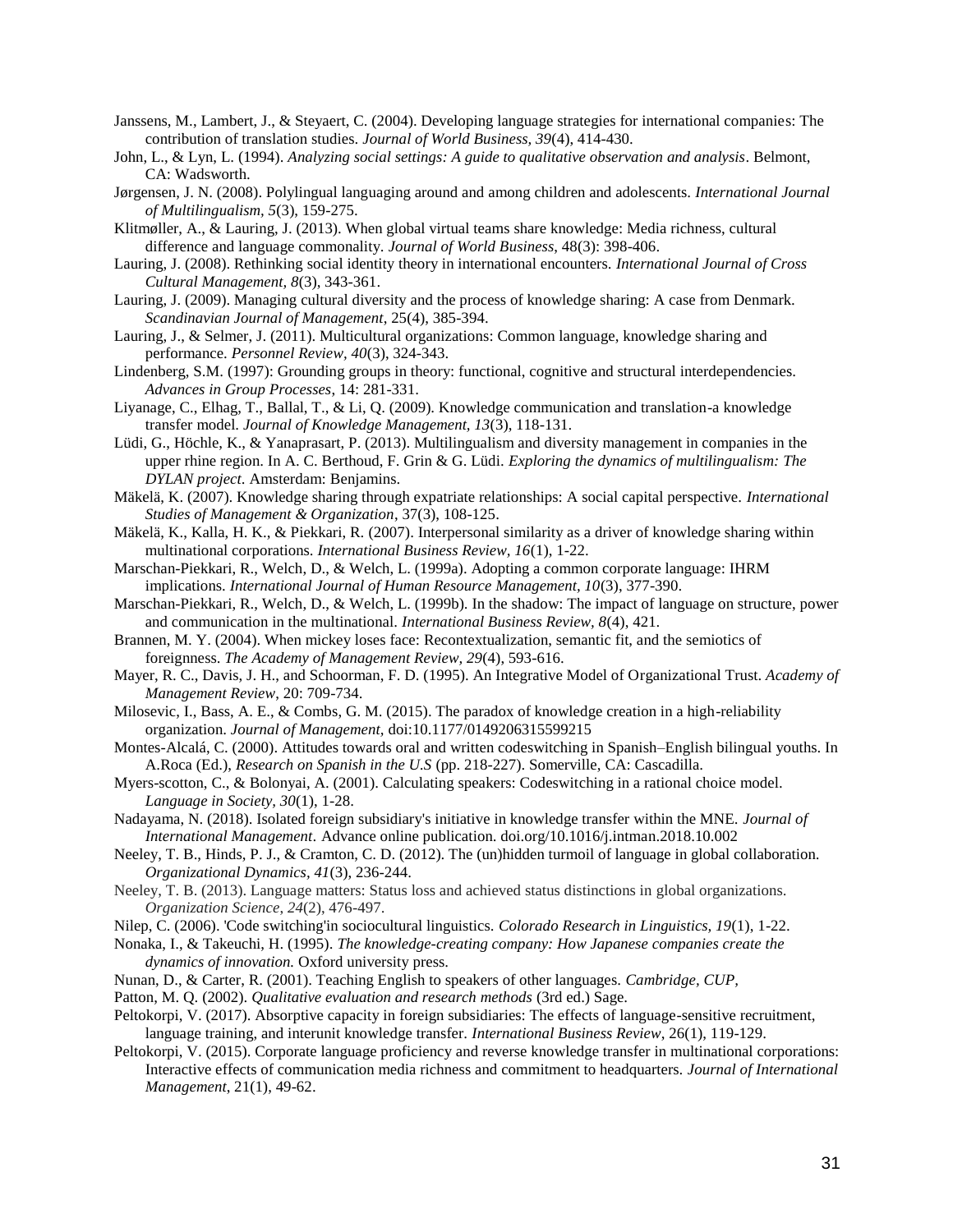- Pena Díaz, C. (2004). What do bilinguals think about their "code-switching"? *RAEL: Revista Electrónica De Lingüística Aplicada,* (3), 146-157.
- Piekkari, R., & Tietze, S. (2011). A world of languages: Implications for international management research and practice. *Journal of World Business, 46*(3), 267-269.
- Piekkari, R., Oxelheim, L., & Randøy, T. (2015). The silent board: How language diversity may influence the work processes of corporate boards. *Corporate Governance: An International Review, 23*(1), 25-41.
- Piekkari, R., Welch, D. E., Welch, L. S., Peltonen, J., & Vesa, T. (2013). Translation behaviour: An exploratory study within a service multinational. *International Business Review, 22*(5), 771-783.
- Ribeiro, R. (2007). The language barrier as an aid to communication. *Social Studies of Science, 37*(4), 561-584.
- Ritchie, W. C., & Bhatia, T. K. (2013). Social and psychological factors in language mixing. In T. Bhatia, & W. Ritchie (Eds.), *The handbook of bilingualism and multilingualism* (pp. 375-391) Wiley-Blackwell.
- Robinson, O. C. (2014). Sampling in interview-based qualitative research: A theoretical and practical guide. *Qualitative research in psychology*, 11(1), 25-41.
- Rose, S. (2006). *The functions of codeswitching in a multicultural and multilingual high school.* Stellenbosch University. Retrieved from<http://hdl.handle.net/10019.1/2084>
- Sager, J. C., Dungworth, D., & McDonald, P. F. (1980). *English special languages: Principles and practice in science and technology*. Wiesbaden: Brandstetter.
- SanAntonio, P. M. (1987). Social mobility and language use in an american company in japan. *Journal of Language and Social Psychology, 6*(3-4), 191-200.
- Schau, H. J., Dellande, S., & Gilly, M. C. (2007). The impact of code switching on service encounters.*Journal of Retailing, 83*(1), 65-78.
- Schomaker, M. S., & Zaheer, S. (2014). The role of language in knowledge transfer to geographically dispersed manufacturing operations. *Journal of International Management*, 20(1), 55-72.
- Six, F. & Sorge, A. (2008): Creating a high-trust organization: An exploration into organizational policies that stimulate interpersonal trust building. *Journal of Management Studies* 45 (5): 857-883. DOI: 10.1111/j.1467- 6486.20007.00763.x.
- Skiba, R. (1997). Code switching as a countenance of language interference. *The Internet TESL Journal, 3*(10), 1-6.
- Søderberg, A. M. (2015). Recontextualising a strategic concept within a globalising company: a case study on Carlsberg's 'Winning Behaviours' strategy. *The International Journal of Human Resource Management*, 26(2), 231-257.
- Stell, G., & Yakpo, K. (2015). Elusive or self-evident? looking for common ground in approaches to codeswitching. In G. Stell, & K. Yakpo (Eds.), *Code-switching between structural and sociolinguistic perspectives* (pp. 1-16). Berlin, München, Boston: DE GRUYTER.
- Steyaert, C., Ostendorp, A., & Gaibrois, C. (2011). Multilingual organizations as 'linguascapes': Negotiating the position of english through discursive practices. *Journal of World Business, 46*(3), 270-278.
- Sunaoshi, Y., Kotabe, M., & Murray, J. Y. (2005). How technology transfer really occurs on the factory floor: a case of a major Japanese automotive die manufacturer in the United States. *Journal of World Business*, 40(1), 57-70.
- Tange, H., & Lauring, J. (2009). Language management and social interaction within the multilingual workplace. *Journal of Communication Management, 13*(3), 218-232.
- Tenzer, H., Pudelko, M., & Harzing, A. (2014). The impact of language barriers on trust formation in multinational teams. *Journal of International Business Studies, 45*(5), 508-535.
- Tenzer, H., Terjesen, S., & Harzing, A. W. (2017). Language in international business: A review and agenda for future research. *Management International Review,* doi:10.1007/s11575-017-0319-x
- Tietze, S. (2010). International managers as translators. *European J. of International Management, 4*(1), 184-199.
- Usunier, J. (1998). *International and cross-cultural management research*. London: Sage.
- Vaara, E., Tienari, J., Piekkari, R., & Säntti, R. (2005). Language and the circuits of power in a merging multinational corporation. *Journal of Management Studies, 42*(3), 595-623.
- Volk, S., Kohler, T., & Pudelko, M. (2014). Brain drain: The cognitive neuroscience of foreign language processing in multinational corporations. *Journal of International Business Studies, 45*(7), 862-885.
- Wang, S., & Noe, R. A. (2010). Knowledge sharing: A review and directions for future research. *Human Resource Management Review, 20*(2), 115-131.
- Wardhaugh, R. (2011). *An introduction to sociolinguistics.* Singapore: John Wiley & Sons.
- Wei, L., & Wu, C. (2009). Polite Chinese children revisited: Creativity and the use of codeswitching in the chinese complementary school classroom. *International Journal of Bilingual Education and Bilingualism, 12*(2), 193- 211.